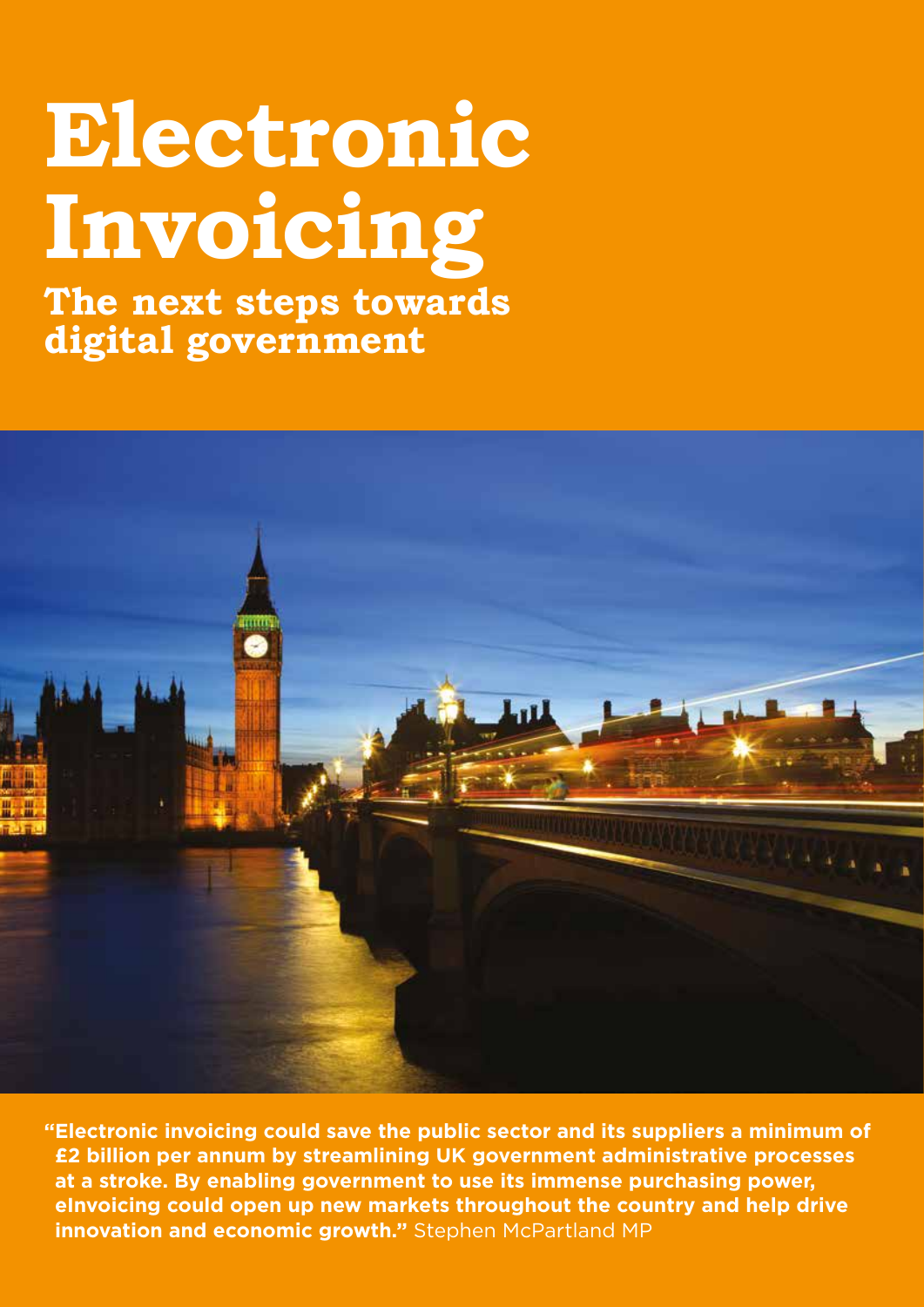### This Report is the result of an Inquiry into electronic invoicing ('eInvoicing') in the UK public sector.

It explores the benefits and barriers of eInvoicing, how it is currently used in the private sector and in other countries. It proposes a series of recommendations that could be implemented by policymakers to encourage greater adoption. This in turn would support SMEs and help stimulate economic growth throughout the regions and champion the UK as a global leader in this area.

We live in a world driven by digital innovation where efficiency and productivity benchmark new standards and expectations for business. Whilst the UK has some way to go in matching the most efficient countries in the use of eInvoicing in the public sector, the challenges are not insurmountable if the political will exists. The new European eProcurement Directives on Public Procurement, Utilities Procurements and Concessions Contracts help to provide a focus for an increased pace of change, which the UK Government should embrace.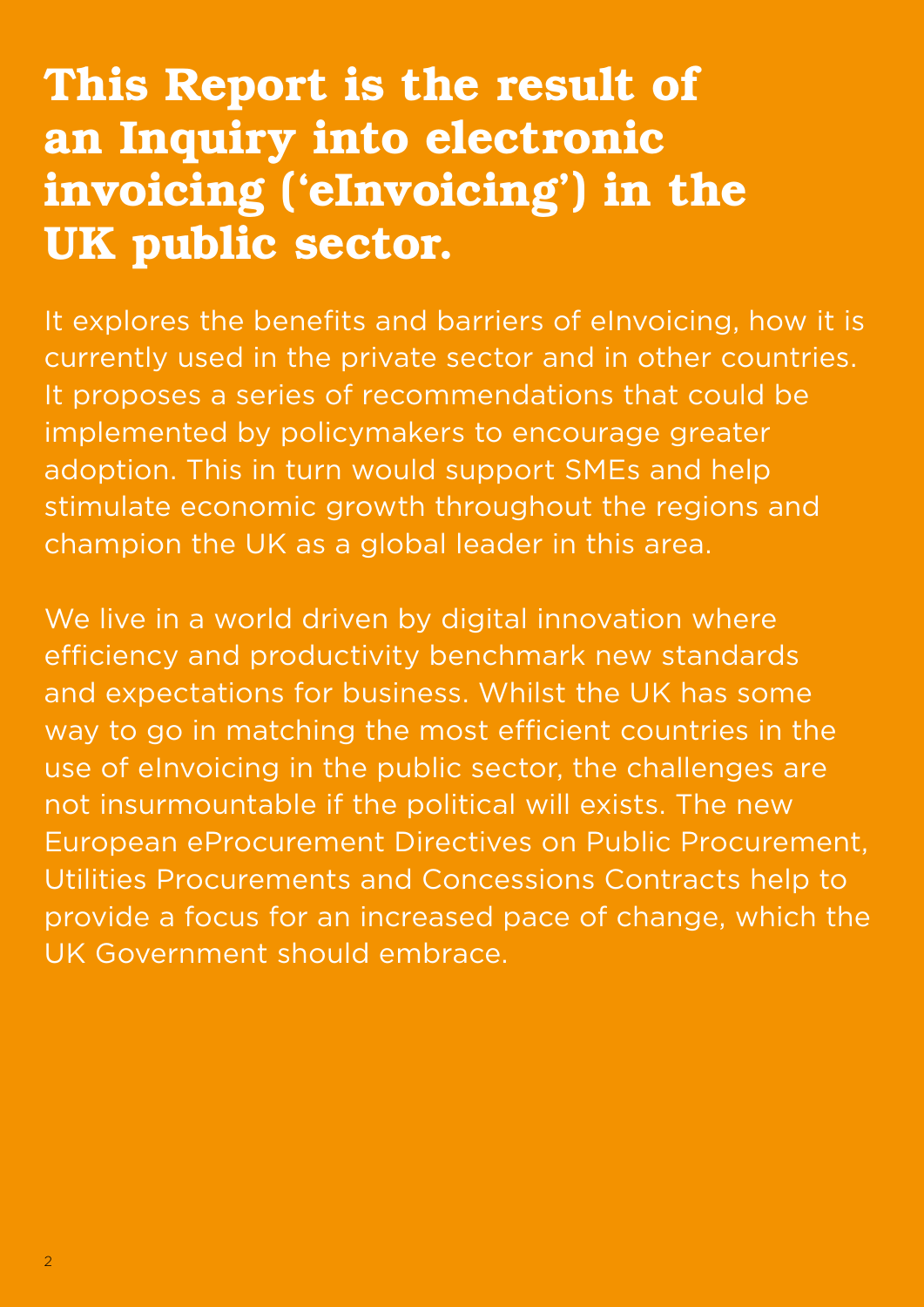### Foreword by Stephen McPartland MP



eInvoicing should be viewed as an integral part of the delivery process and solution

Electronic invoicing could save the public sector and its suppliers a minimum of £2 billion per annum by streamlining UK government administrative processes at a stroke. By enabling government to use its immense purchasing power, eInvoicing could open up new markets throughout the country and help drive innovation and economic growth.

Why then, has the UK been so slow in adopting elnvoicing in the public sector? What are the barriers and solutions to increased adoption? Does government need to mandate its use? What levers could be used to encourage greater use of eInvoicing and develop best practice and leadership throughout the public sector? What can the public sector learn from the private sector? What has been the experience within the EU and what can we learn from other areas of the world?

The European Commission's recent announcement to support eInvoicing by giving approval to the development of a standard to support interoperability across the EU has provided a clear target. Now is the perfect opportunity for the UK Government to lead by best practice, accelerate implementation and drive a significant process change throughout the public sector.

I assembled a committee from industry, academia, economics and subject experts for the Inquiry, to ensure that the many opinions and views expressed could be challenged and examined to produce an analysis and a set of apolitical recommendations.

During the course of the Inquiry we heard from many experts, business leaders and organisations who were all united in the desire to see an increased adoption of eInvoicing throughout the UK public sector, even if their opinions on how to achieve this varied.

The public sector is under increasing pressure to provide numerous services efficiently and cost effectively - eInvoicing should be viewed as an integral part of the delivery process and solution. There is also an urgency to act to address inefficiencies and protect front line public sector roles.

I hope the recommendations in this Report will provide policy makers and decision takers with a pragmatic approach to drive an ambitious, targeted adoption of eInvoicing throughout the public sector. After all, we live and work in an increasingly global world being driven by digital innovation and the UK's public sector cannot afford to be left behind. Nor can those businesses linked to public service delivery afford to lose a competitive edge. Now is the time for action!

Finally, and by no means least, I wish to thank all of the Committee for so generously giving their time and expertise for which I am most grateful, and to MasterCard for their support of the Inquiry and Report.

**Stephen McPartland MP for Stevenage**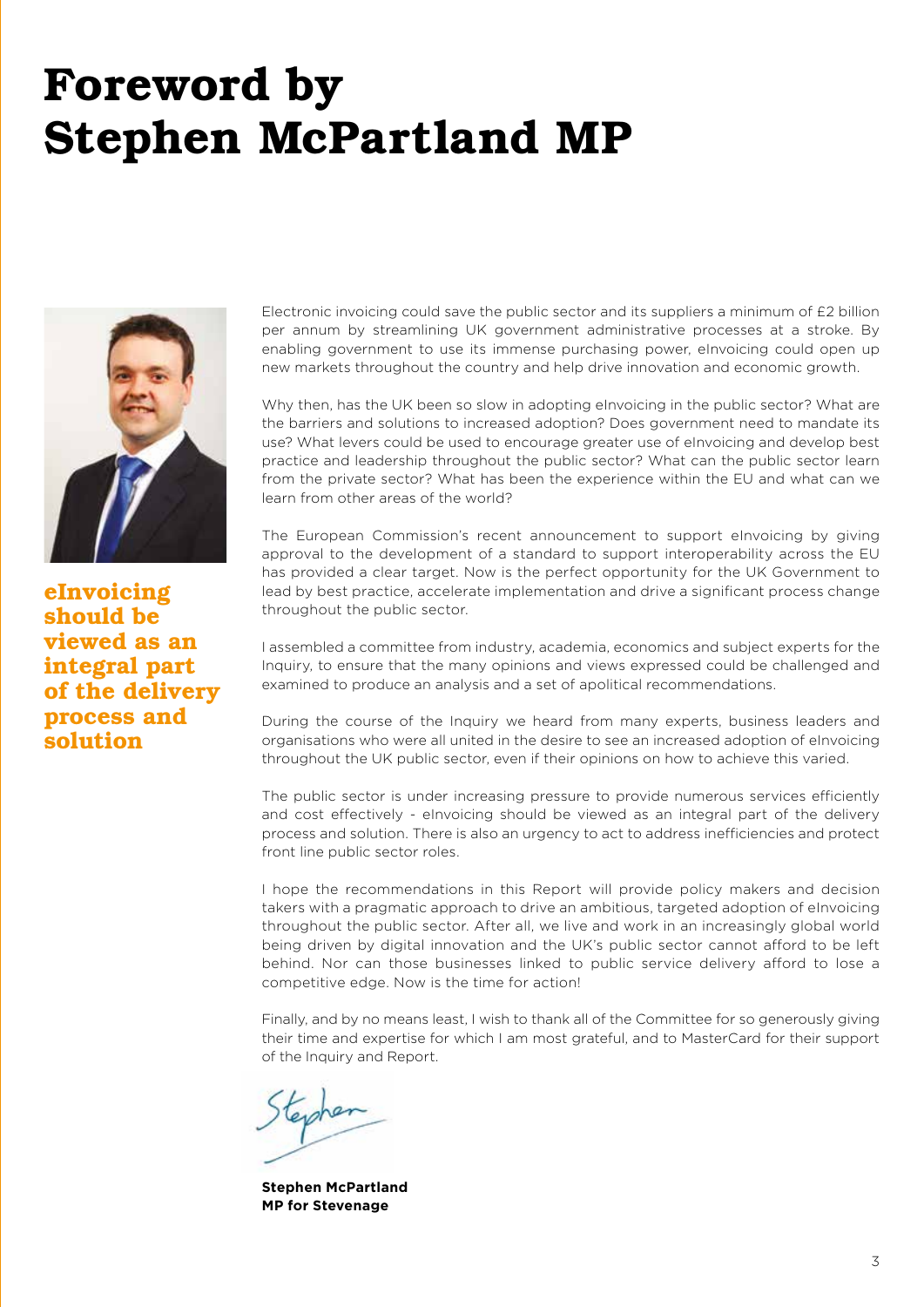# Acknowledgements

#### Stephen McPartland MP and the Committee would like to sincerely thank all those who supported them in preparing for this Report through written and oral evidence.

#### Without the help of the following people, businesses and organisations the Report would not have been possible.

- Alexander Jackman, Head of Policy, Forum of Private Business
- Andrew Jesse, Vice President of Sales, Basware
- Cheryl Williams, Head of Change Management, Shared Services Connected Limited
- Helle Schade-Sorensen, Chief Advisor, Agency for Digitalisation, Denmark
- Ian Burdon, Director of Strategic Business Development, Elcom Systems Limited
- Jim Bligh, Head of Public Services, CBI
- Joanna Morrison, Head of Public Affairs and PR, NHS Supply Chain
- John F McClelland CBE, Chairman NQC Limited, Chairman Skills Development Scotland and Deputy Chair of the Scottish Public Procurement Reform Board
- Keith Bennett, nSYS Services Limited
- Kerry Jones, Assistant Director, UK Single Market Centre at the Department for Business, Innovation & Skills and Vice Chair of UK National eInvoicing Forum
- Luis Valadares Tavares, Full Professor Emeritus, University of Lisbon
- Luke McKeever, Chief Executive Officer, OB10
- Malcolm Harbour CBE, MEP, Chairman of the Internal Market & Consumer Protection Committee
- Martin Leverington, Procurement Policy Advisor, Cabinet Office
- Mike Meville, Head of Programme eProcurement Services, Value Wales
- Nigel Clifford, Chief Executive Officer, Procserve
- Nigel Taylor, Chair, UK National eInvoicing Forum
- Richard Downs, Director, Solutions Marketing EMEA, Ariba UK Ltd
- Sam Rowbury, Director of Public Procurement Policy, Cabinet Office
- Sid Vasili, Chief Executive Officer, Invapay Payment Solutions Limited
- Steve Shirley, Senior Director, Public Sector, MasterCard
- Sue Moffatt MBA, FCIPS, Director, National Procurement Service Wales
- Tim Cole, Executive Vice President, Research & Development, Causeway Technologies
- Tim Colman, Regional Vice Chairman, Speaker on Procurement issues, Federation of Small Businesses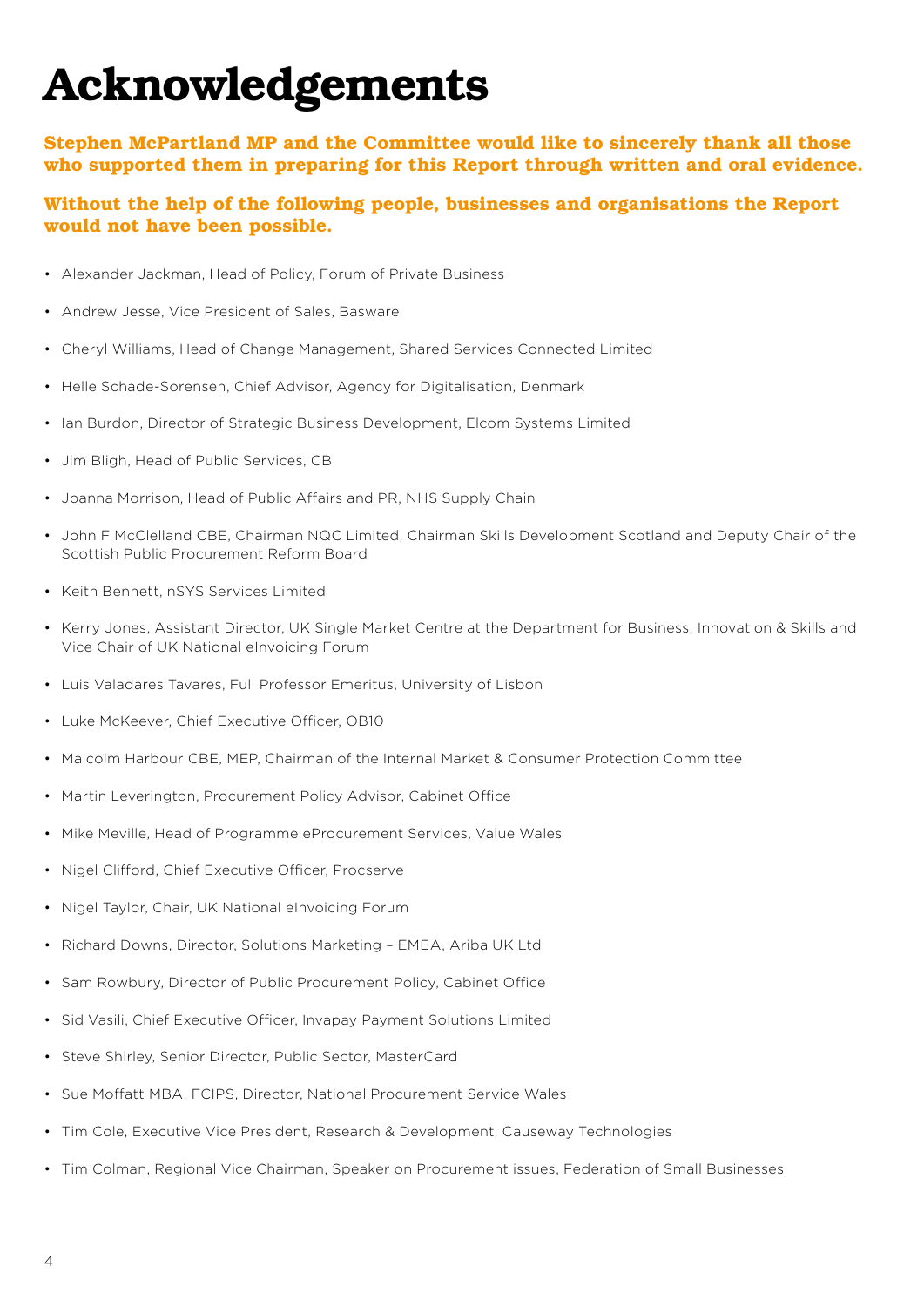### **Contents**

- **6** Executive Summary Key Findings & Recommendations
- **7** Introduction
- **8 Theme 1:** The adoption of elnvoicing in the UK public sector supporting economic growth
- **12 Theme 2:** Learning from the UK private sector
- **14 Theme 3:** Learning from other countries
- **17 Theme 4:** European legislation provides a framework for change
- **19 Theme 5:** Greater inclusion of SMEs in the public procurement process
- **21** Conclusion
- **22** Appendix 1: Benefits
- **23** Appendix 2: Process Savings
- **24** Appendix 3: References
- **26** Appendix 4: Committee Members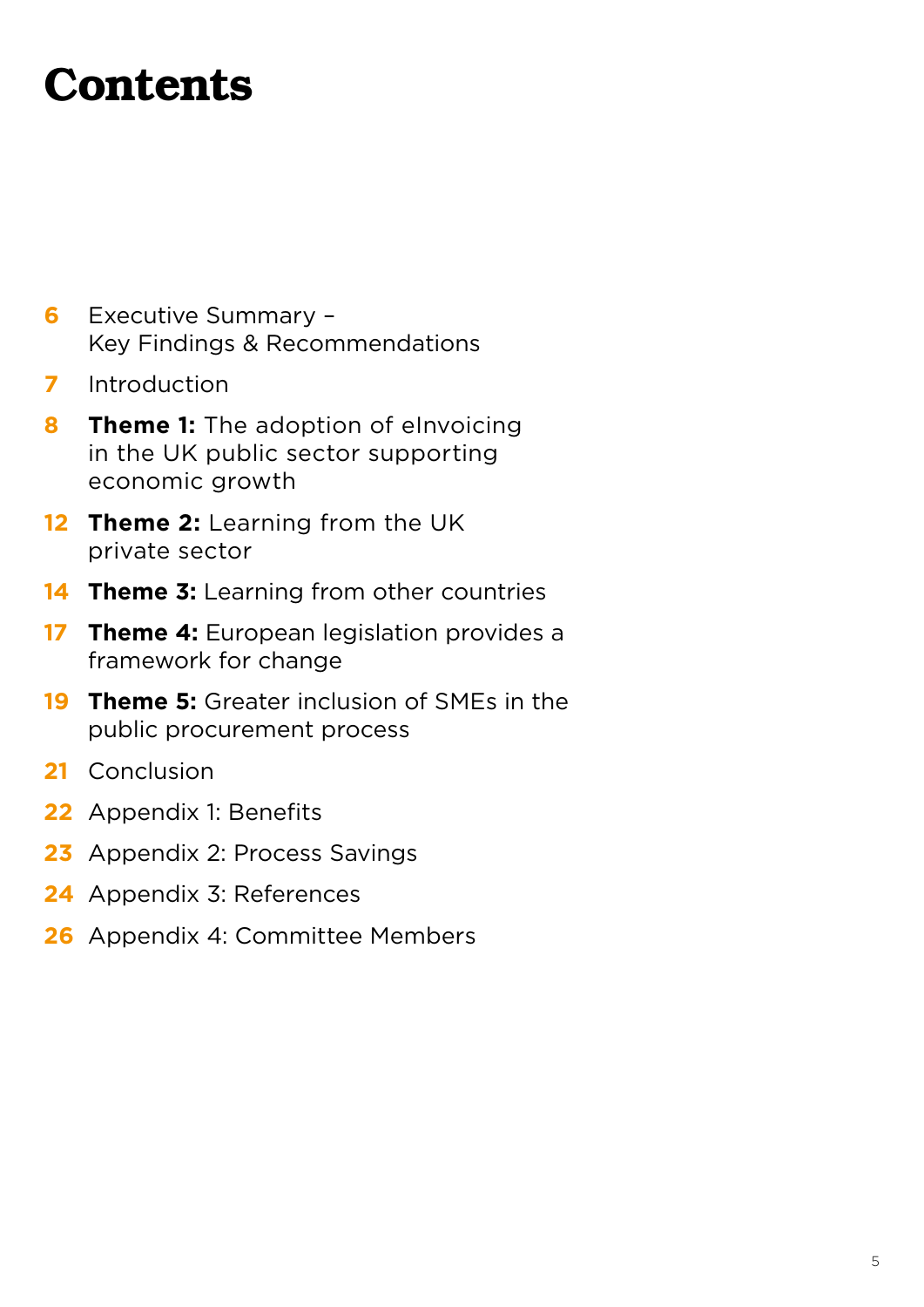### Executive Summary – Key Findings & Recommendations

#### Theme 1: The adoption of eInvoicing in the UK public sector supporting economic growth

**Key Findings**: The public sector would benefit from a more efficient process and a minimum of £2 billion per annum savings; there is a genuine need for HM Treasury/Cabinet Office/National Audit Office to establish the real and measurable savings for eInvoicing across the public sector, with a defined official methodology; eInvoicing improves liquidity to SMEs through being paid on time and paying their suppliers faster; Government has the opportunity to generate economic growth and innovation through its immense purchasing power.

**Recommendation: The Government should encourage transparency and greater efficiency by establishing defined targets for eInvoicing in the public sector, for example, by including how much they pay by eInvoicing and how quickly they pay, in their annual reports.** 

#### Theme 2: Learning from the UK private sector

**Key Findings:** The public sector should promote the productivity and financial benefits of eInvoicing both internally and to the supply chain; there is a need to agree on a common set of standards; the adoption of eInvoicing as a contractual requirement should be accompanied by guidance to implementation, leveraging best practice from the private sector and around the world.

**Recommendation: Make eInvoicing a contractual requirement in the public sector and set common standards against the background of the European eProcurement Directives, based upon learnings from the private sector.**

#### Theme 3: Learning from other countries

**Key Findings:** Mandating eInvoicing has increased the speed of adoption in other countries; there is a widespread perception that cost is a barrier to adoption, which can be addressed through offering nil cost solutions to SMEs - VAT returns could act as a measure to confirm the threshold under which small businesses do not pay to participate; the lack of access to clear data on eInvoicing across the public sector along with the complex public sector structure further inhibits change, however potentially beneficial it might be.

**Recommendation: The UK should be moving from average to world leading and, by looking at the experience of other countries, seriously consider whether mandating is required in the public sector.**

#### Theme 4: European legislation provides a framework for change

**Key Findings:** There is a need to rapidly transpose the implementation of the European eProcurement Directives and simultaneously introduce eInvoicing, as without this SMEs in particular and public sector in general will not reap the full benefit; no large IT project is required to implement eInvoicing.

**Recommendation: The Government should ensure that the rapid transposition of the European eProcurement Directives through legislation also confirms an obligation to adopt eInvoicing.**

#### Theme 5: Greater inclusion of SMEs in the public procurement process

**Key Findings:** eInvoicing must be easy and cost effective to ensure greater SME participation; the Government should seek to increase the number of SME suppliers in the UK public sector supply chain.

**Recommendation: eInvoicing solutions should be paid for by efficiency savings, and be free to small businesses (up to a defined level of activity) to encourage and ensure their involvement.**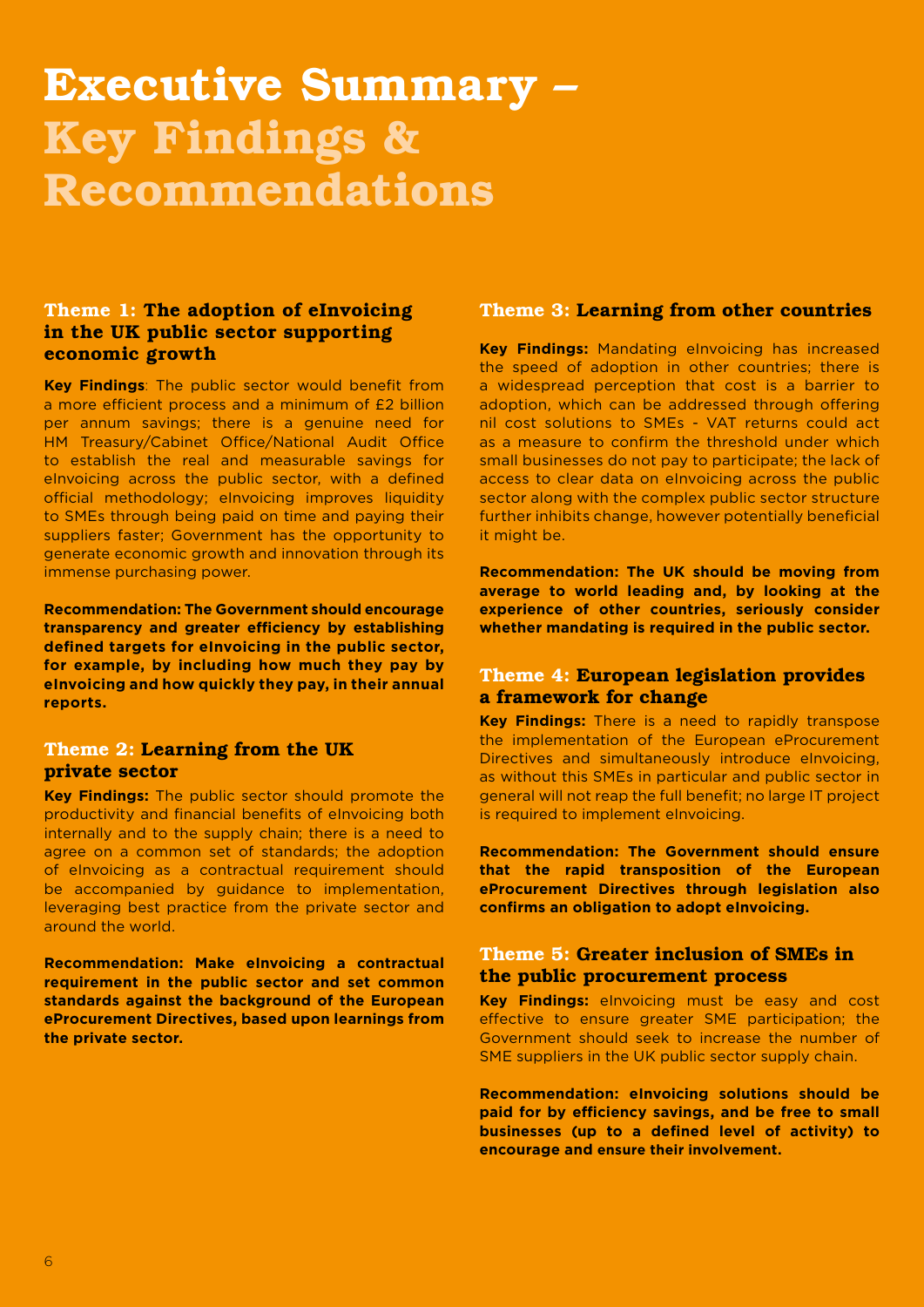# Introduction

### eInvoicing has been around for over 30 years

### There is a long way to go for wider adoption

eInvoicing is the complete removal of paper from the invoicing process and replacing it with electronic versions. This is not a new or even recent phenomenon. Some of the earliest eInvoices were sent over 30 years ago and since then have continued to be adopted in the private and public sector at a variable pace.

There are numerous options for the delivery of eInvoicing, from technical process integration capable of processing transactions for both suppliers and buyers, through to online models sent via the Web.

The growth of the internet and developments in technology has meant that eInvoicing has become more affordable with greater adoption across different sized businesses, sectors and geographical locations, improving accounts operations, Business to Business (B2B) and Business to Government (B2G) interaction. In recent years, eInvoicing has slowly started to be adopted by both the UK's public sector and 4.9m SMEs', but it was acknowledged throughout this Inquiry that there is a long way to go in order to achieve widespread adoption.

The main driver behind the recent increase in adoption of eInvoicing has undoubtedly derived from a governmental level, but there are far from common standards or processes, which in turn create other issues for businesses to consider. Additionally, tackling inefficient processes in parallel is also essential in a time of reduced public sector spending.

Whilst the Committee acknowledges the scope of eInvoicing potential through many public and private sector routes, both in the UK and globally, the focus of this Report is towards the greater adoption of eInvoicing in the UK public sector.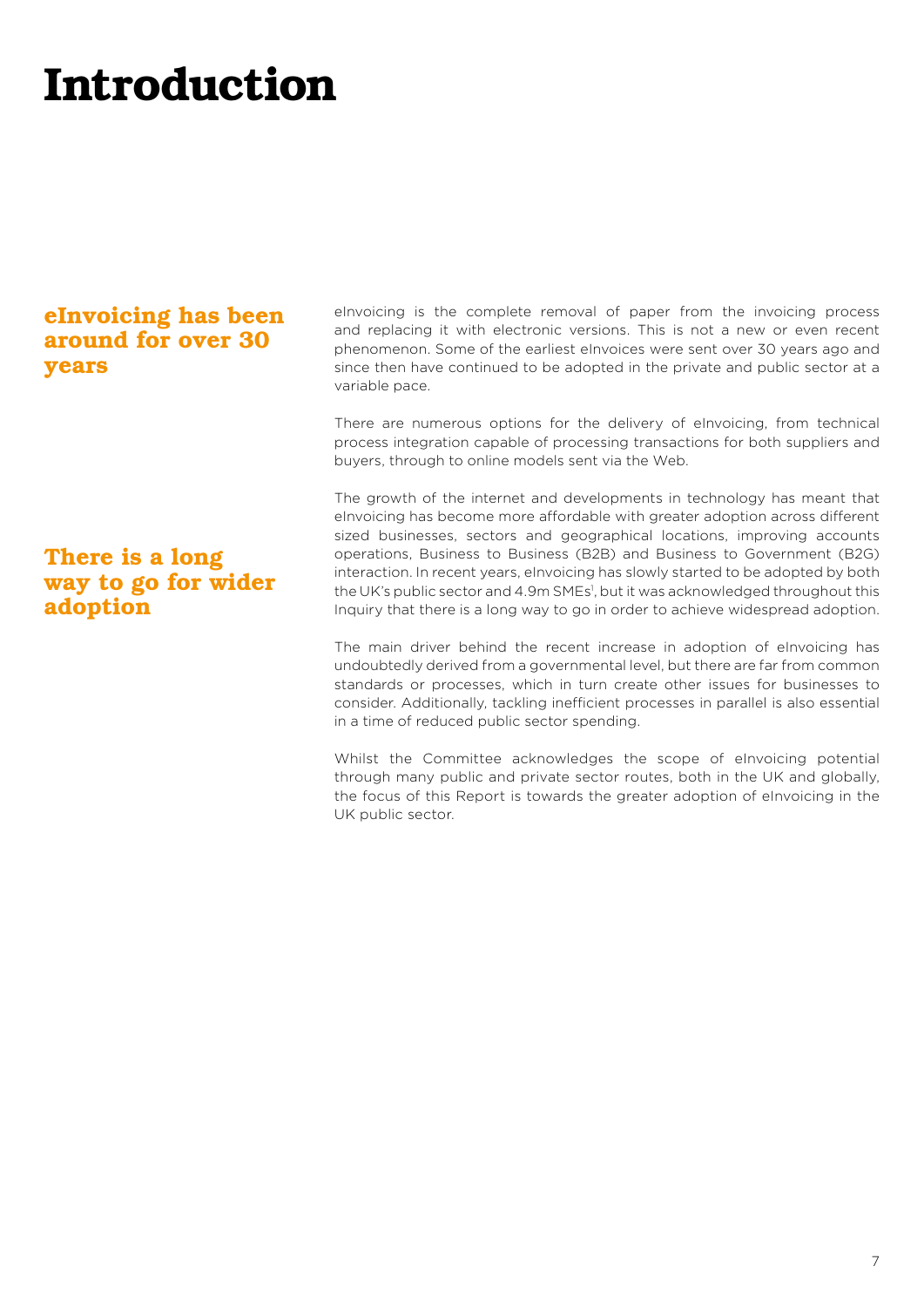# Theme 1: The adoption of eInvoicing in the UK public sector supporting economic growth

End-to-end cost savings for the entire UK public sector alone of between £4-£6billion

#### Releasing working capital... creates employment opportunities

The Government's priorities of deficit reduction, economic growth, greater competition and financial transparency are closely aligned with the potential benefits promised by eInvoicing in the UK public sector.

"The UK National eInvoicing Forum has calculated that the end-to-end cost savings for the entire UK public sector alone, inclusive of procurement, invoicing, fraud reduction and supply chain finance, are between £4-6billion. At about a third of all public spending, purchasing is split 30% by central government and 70% by local public bodies, including NHS trusts."2

These significant potential savings are generated by more efficient and accurate processes, improved compliance and leveraging the buying power of the public sector, which could be redeployed to protect front line services and increased investments throughout the UK public sector.

Furthermore, eInvoicing:

- would support and stabilise cash flow along the UK public sector supply chains
- reduce VAT fraud
- promote eProcurement efficiencies and the adoption of eInvoicing by UK SMEs and corporates
- does not require central government IT investment
- could help the UK lead the EU Digital Agenda.<sup>3</sup>

The implementation of straight through eProcurement across the public sector, with all phases of the process from sourcing, invoicing and payment being conducted electronically, would reduce the cost of trading and support economic growth by making it easier and cheaper for suppliers, including SMEs, to do business with Government.4

Apart from the obvious environmental benefits of reducing paper usage and trafficking of invoices, the resources that "could be diverted from the management of procurement and invoicing data towards more productive market engagement and the securing of better deals from providers,"5 should not be overlooked.

"It makes no sense to deploy the inefficient use of old fashioned paper as an instrument to process twenty-first century business transactions."6 eInvoicing reduces the process costs, and by introducing it as part of an end-to-end eProcurement solution, including ePayments, the public sector has the potential to pay suppliers within two working days and the buyer settles on standard terms.7 All suppliers, irrespective of size, view cash flow as critical to business but particularly so in the SME community. The ability to receive early or prompt payment would have a major impact on releasing liquidity, the ability to invest in the future and create employment opportunities.8 This could "create an enormous impact of 0.3% to the GDP."9

BACS reported in 2013 that the amount tied up in late payment had risen to nearly £30billion.10 The Forum of Private Business research illustrates late payment is having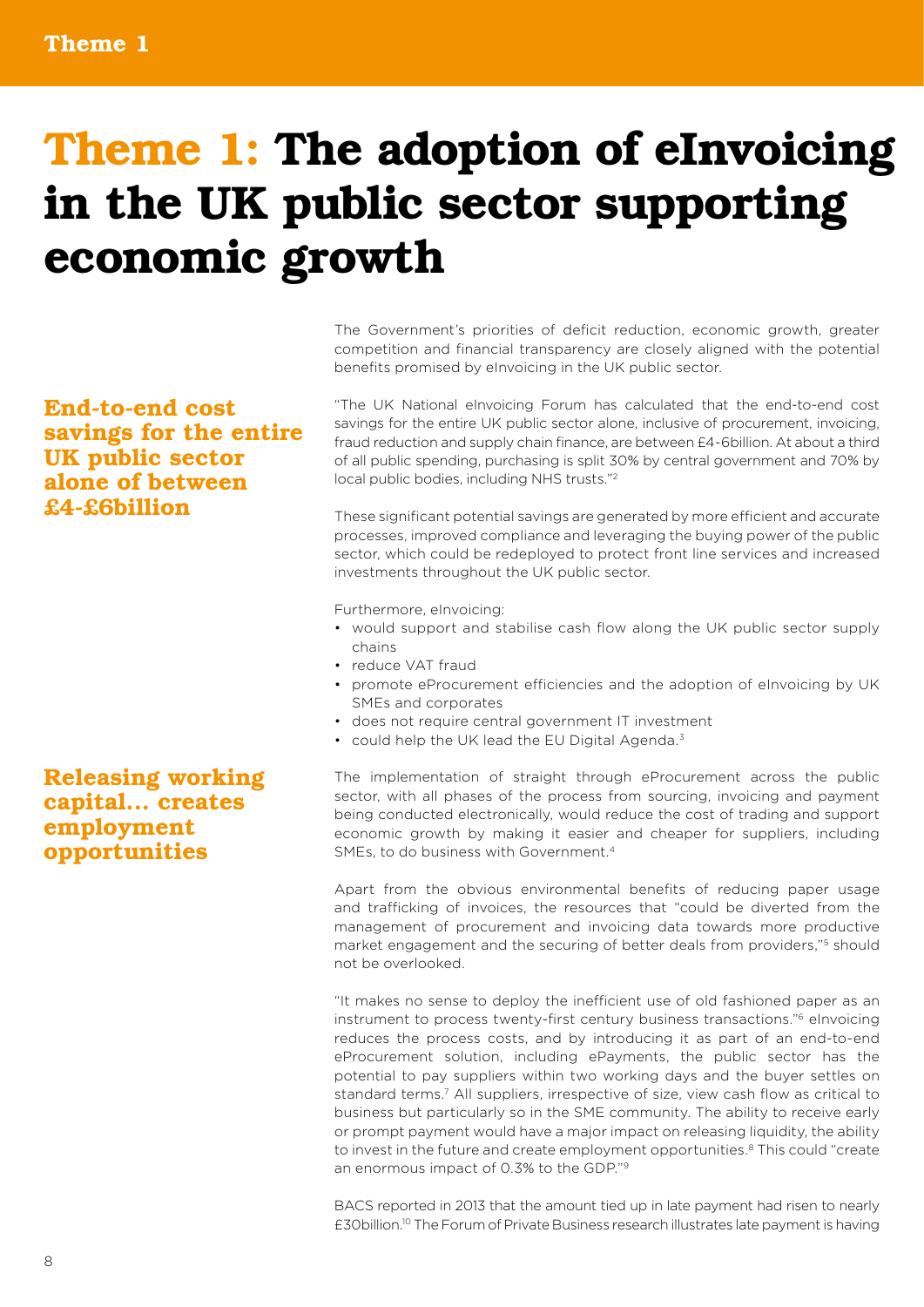### FPB recommends that the government backs eInvoicing in the public sector to prevent late payment

#### From eInvoicing case studies, the business case is pretty much well-made (BIS)

significant impact on business development, productivity and growth. Access to finance, cost of finance and credit trade insurance were all cited by business as problems linked to late payment.11 The cross-party campaign group *'Be Fair, Pay on Time'* Report further referenced how prompt payment is crucial for SMEs.12

The premium value of a public sector payment approval in electronic form to SMEs could be substantial in helping them circumvent difficulties when seeking to secure funds from banks. Electronic approvals are a flexible, fast, competitively priced collateral for raising business finance via eInvoice auction companies.13

The Government's ambition to increase the share of public procurement with SMEs to 25%, would stimulate growth and development of businesses.

The greater use of eInvoicing would give the public sector an increased choice of service providers, and suppliers would benefit from a level playing field, enabling competition to flourish from wider markets and SMEs to challenge the largest companies for trade.<sup>14</sup>

By using its immense purchasing power, the Government could open up new markets throughout the country and help drive economic growth and innovation throughout the regions. "..Having seen some of the case studies that we are beginning to get through, and particularly from local-authority users of eInvoicing, the business case is pretty much well-made."15

"Global research shows that four things are required to drive adoption:

- Strong sponsorship
- Great content
- A good system, free to suppliers
- A change programme which moves the organisation to 21st Century technology"16

If all public bodies insisted on inbound invoices being electronic or required to do so by law and also sent their own invoices electronically, this would set a precedent. That said, "in any shift towards eProcurement across government, there will need to be a sufficient period during which existing and eProcurement systems are valid."17

The public sector has the opportunity to stimulate growth throughout the wider community by adopting digital processes with productivity gains throughout the economy.

HMRC alone "…would derive significant benefits if there was a level-playing field on how we report transactions. It would be much more efficient for them to look at the taxation element and at how they manage the tax take."<sup>18</sup>

The UK digital economy, key for generating growth, could be denied an important incentive for growth and innovation if the UK public sector fails to implement widespread eInvoicing adoption.19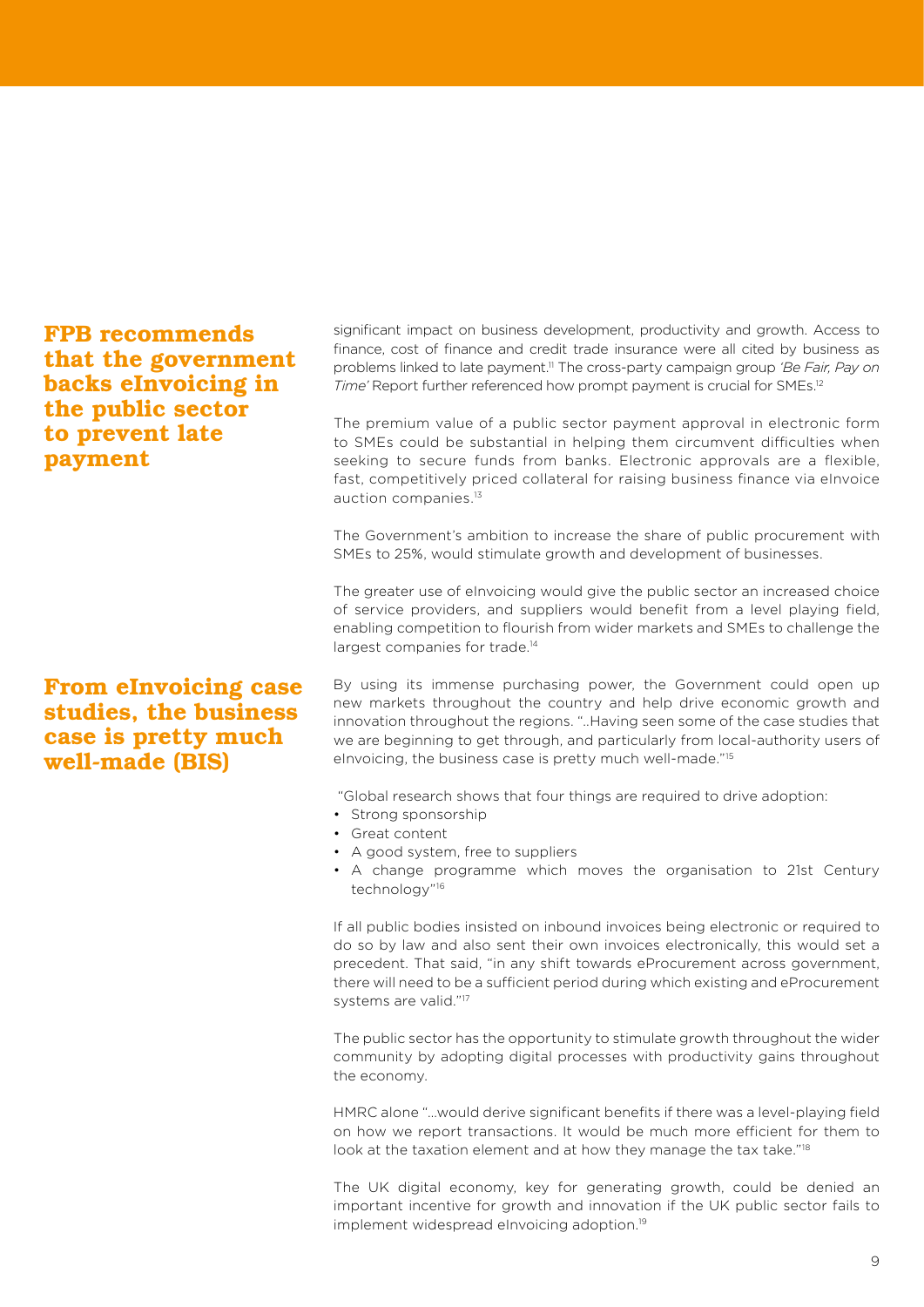#### A worked scenario

"The benefits from eInvoicing vary according to the supplier's profile, buyer's systems, and the potential for full integration with back-office systems and end-to-end workflow.

The scenario below takes a conservative approach and demonstrates ways of further increasing the benefits.

The total public sector procurement of goods and services in the UK is £230billion per annum. The average face value of a public sector invoice lies in the region of £2,000.

On this basis, with approximately 115 million invoices, total savings for buyers amount to £1.15billion, to which £575million can be added from total savings to suppliers.

It is then reasonable to add a figure for fraud reduction. The National Fraud Authority reports that the UK public sector suffers from fraud worth £1.4billion per annum. By applying a 15% reduction target as a result of improved invoicing, a further £210million savings potential is perhaps possible. We can then identify a total savings target of £2billion per annum as a result of public sector adoption of eInvoicing.

Further potential for savings will lie in the implementation of fully automated, end-to-end e-procurement from notification through to contract, order, invoice and payment. Further benefits will also arise from the improvement in VAT revenue collection and the elimination of tax evasion, and from environmental benefits."20

Total savings target of £2billion a year as a result of public sector adoption of eInvoicing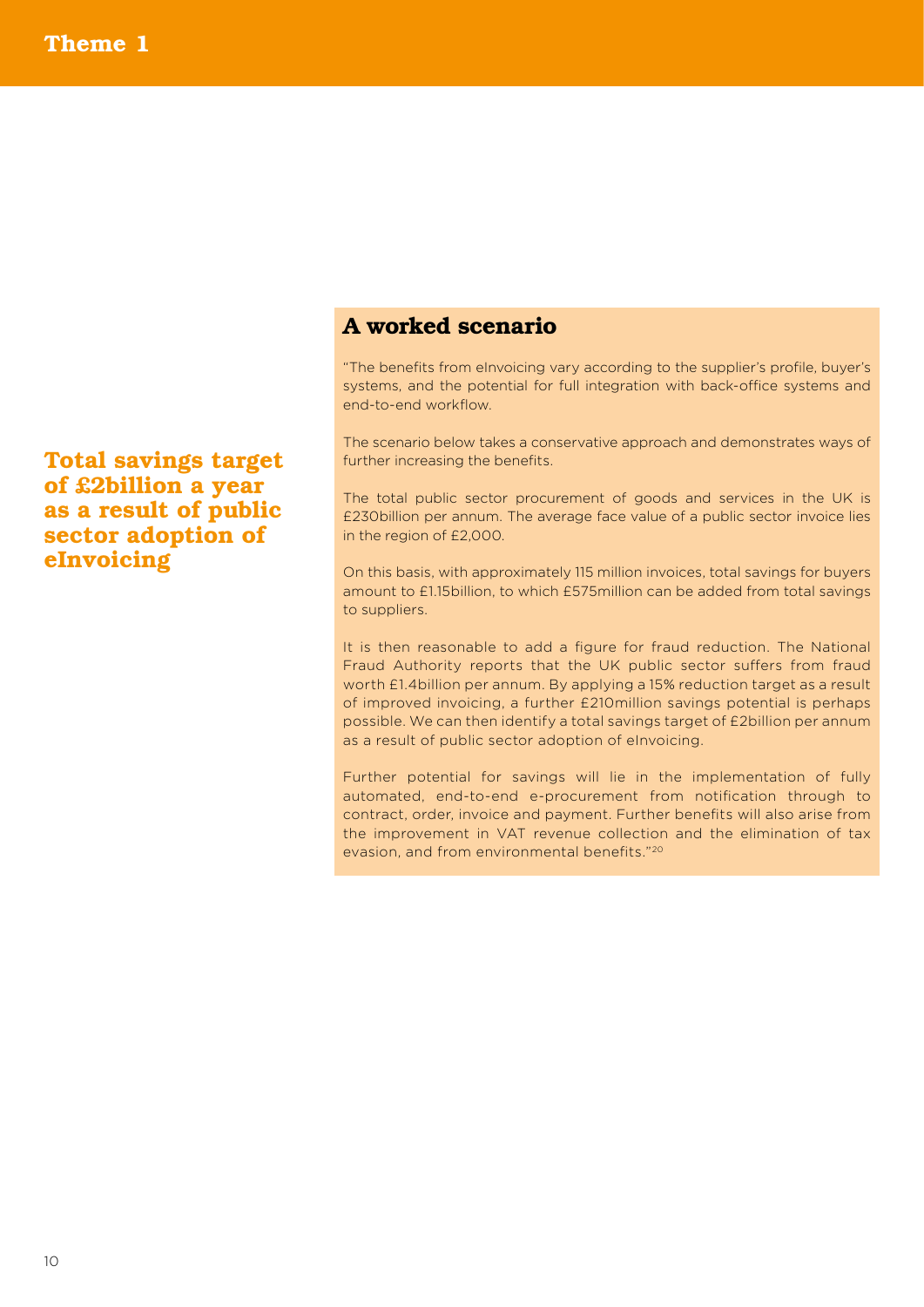#### Case Study

Shared Service Connected Limited (SSCL) provides the shared services for the Department of Work & Pensions.

"The major driver for growth from the adoption of eInvoicing relates to savings in the cost of administration of the accounts payable function, in the purchasing organisation and perhaps less frequently discussed the costs of administering the accounts receivable function in the vendor organisation.

Savings of up to 80% can be obtained depending on an organisation's start point. (Appendix 2)

The reduced cost of processing can be a competitive advantage leading to growth in terms of both offering reduced pricing but also the ability to e-invoice may be attractive to a large adopter of e-invoicing.

SSCL has a supplier induction pack, developed work queue (quasi electronic) and are at about 86% leading the way across government."21

Directly attributable savings of £15.6million, at an incremental saving to the NHS of more than 13.5%

#### Case Study

NHS Supply Chain is generating real cash savings for trusts by increasing the number of suppliers and volume of invoices electronically. "The Fund has achieved directly attributable savings of £15.6million, at an average incremental saving to the NHS of more than 13.5%."<sup>22</sup>

**Recommendation: The Government should encourage transparency and greater efficiency by establishing defined targets for eInvoicing in the public sector, for example, by including how much they pay by eInvoicing and how quickly they pay, in their annual reports.**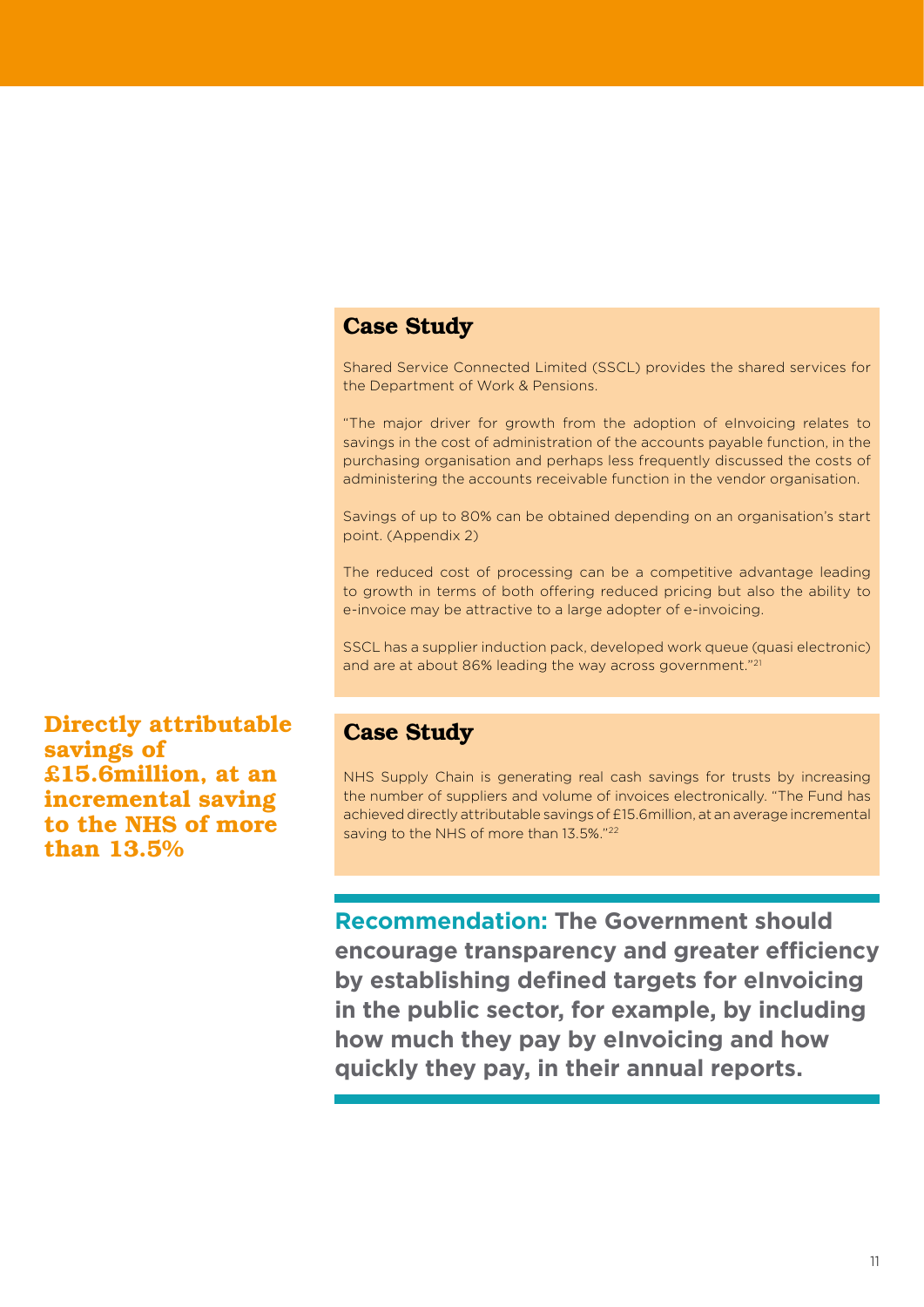# Theme 2: Learning from the UK private sector

eInvoicing and eProcurement within the UK private sector has increased significantly and is expected to grow substantially in the coming years.

Whilst the UK public sector strives to be more efficient, it must embrace and champion eInvoicing as key to driving supply chain efficiencies and optimising business processes and competitiveness. "We are certainly a very long way from the consumer experience of technology."<sup>23</sup> Furthermore, when local authority budgets are cut, often internal IT budgets are as well, limiting the scope for future efficiencies. The public sector needs to "go for efficiency rather than cost cutting."24

The Federation of Small Business states that it is unacceptable that "97% of local authorities…have published the fact that they will pay in 30 days, yet only 62% do."25

The UK public sector should learn from the best practices that can be found in the UK private sector on all matters relating to public procurement, which includes the roll out of eInvoicing $^{26}$  and in turn, issues such as data security. The UK retail and grocery sector, which has been at the forefront of implementing eInvoicing over 30 years are clear examples of best practice.

"GS1 UK's research of the top15 grocery retailers covering 90% of the sector found that the sector saves £650million per year in costs by using eInvoicing (EDI) instead of manual, paper-based processes for its orders, invoices and despatches advices."27 It is not difficult to envisage the substantial savings for the UK public sector should eInvoicing become more widely adopted.

Tesco is one of the world's largest retailers which sends and receives more than one million business documents every month - working with more than 500,000 suppliers globally. Processes have been automated through offering flexible options to suppliers, such as EDI or multiple web options, combined with attractive payment terms for those suppliers prepared to trade electronically.28

Marks and Spencer delivered a business led B2B programme as part of a long term growth strategy, affecting every area of their business – merchandise, food, supply chain, stock planning, allocation and replenishments. M&S process over two million invoices per annum, with some invoices containing hundreds of line items, matching to a Purchase Order and Goods Receipt, with a first time pass rate of 97%.29

The private sector has largely addressed redundant processes and reduced Accounts Payable functions. Outsourcing and Shared Service Centres have been a standard operation in larger private sector organisations for decades, but are relatively recent developments in the public sector. However, where processes have not been automated, the migration to shared services only reduces the cost, referred to as 'your mess for less.' "You are not solving a problem, you are shifting it."30

### 97% of local authorities say they will pay in 30 days yet only 62% do

### There are clear examples of best practice in the grocery sector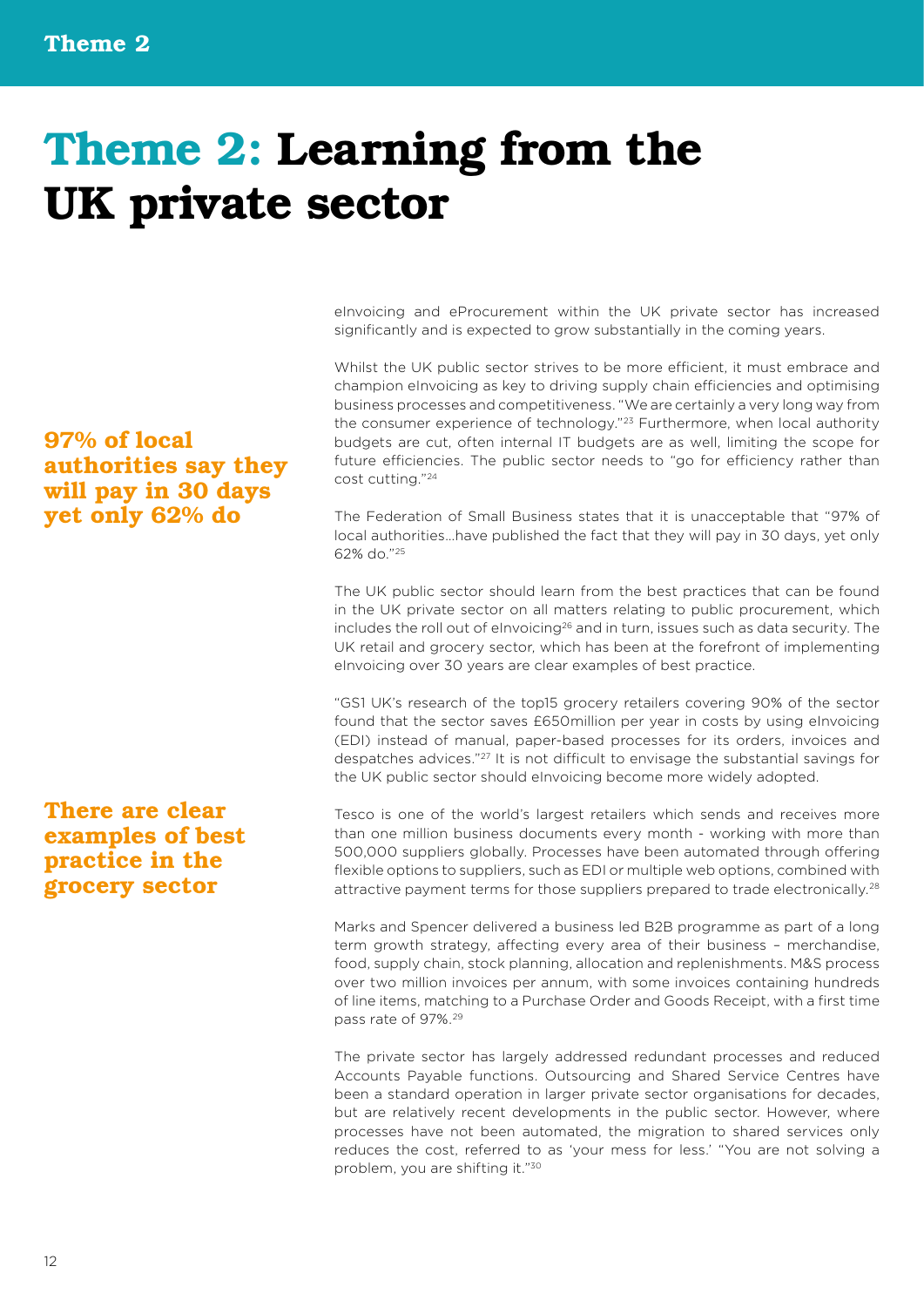### Leadership within the public sector is paramount

Leadership within the public sector is paramount if there is to be greater adoption of eInvoicing. It is up to the purchasers in the UK public sector, such as local authorities and public bodies, to take the initiative in driving the adoption of eInvoicing but they need to be supported and encouraged in their decision by central government.

Merely adopting a passive willingness to accept eInvoices and waiting for suppliers to seize the initiative themselves will never achieve the full potential, as has been the experience of enterprises such as Tesco and Aviva where the Boards of those companies have driven change.<sup>31</sup>

Consumers habitually buy online and accept electronic invoices / receipts. Today public and private businesses are certainly buying online and buyers can now use their current eProcurement processes to buy in a fully compliant way, accepting eInvoices and making ePayments.

The private sector experience directs the public sector to promote the productivity and financial benefits of eInvoicing, both internally and to suppliers. It should agree on a common set of standards for eInvoicing compliant with EU eInvoicing rules. All public sector authorities and bodies should be committed by legislation to adopting eInvoicing by a specified date and against the background of the EU eInvoicing proposals.

**Recommendation: Make eInvoicing a contractual requirement in the public sector and set common standards against the background of the European eProcurement Directives, based upon learnings from the private sector.**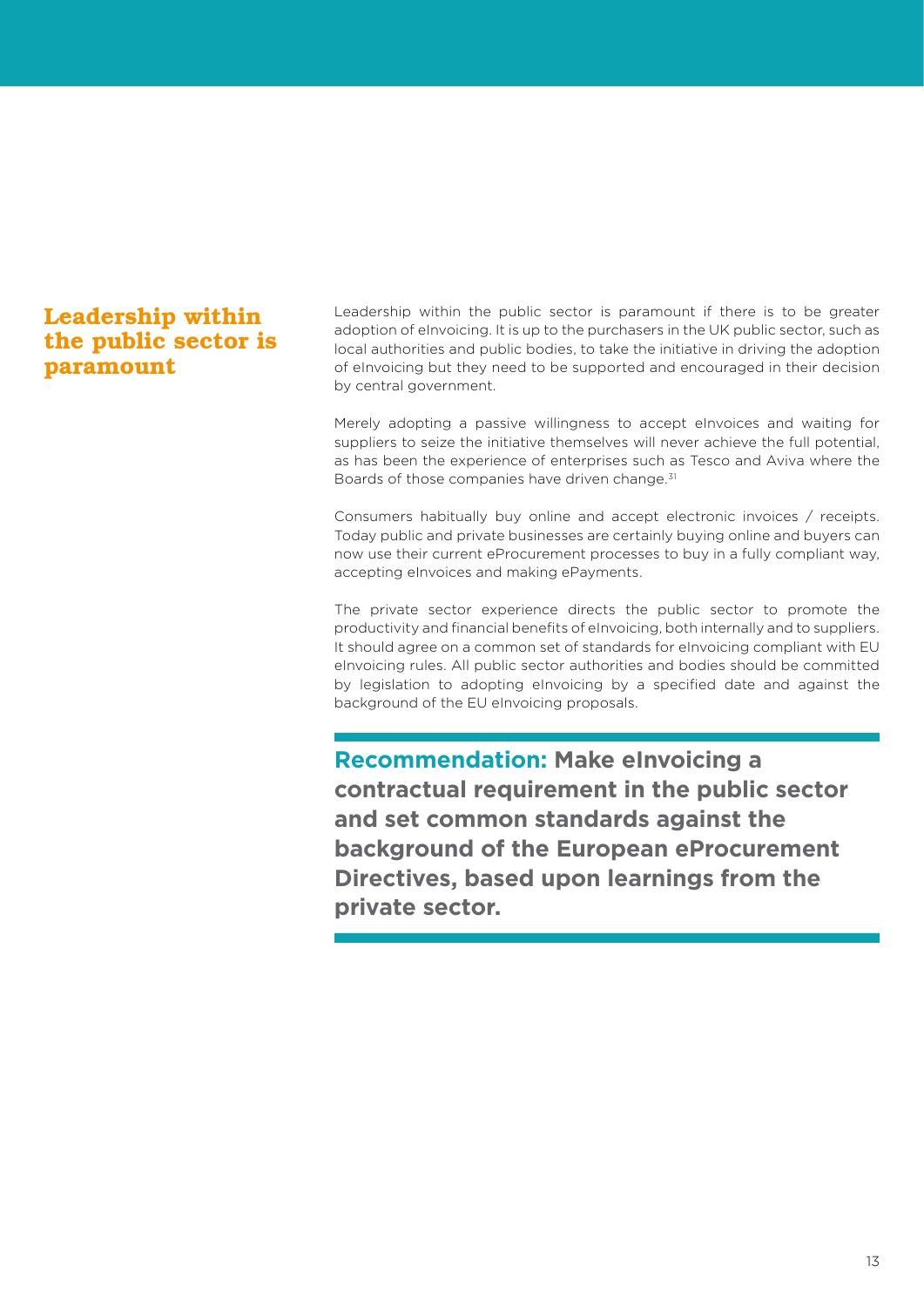# Theme 3: Learning from other countries

There are differences of opinion as to whether or not the UK is leading the way with eInvoicing. Whilst there are examples of excellence in both the public and private sector, there is much that still needs to be done. The infrastructure in the UK is comparable to most European countries and the "European Commission Impact Assessment suggested that the UK was very close to the overall EU average in public sector eInvoicing."32

### Mandating eInvoicing has seen rapid adoption in other countries

Those countries that have made eInvoicing mandatory and, whose governments have made an effort to implement it, have moved at a more rapid pace, for example Denmark, Norway and Portugal.<sup>33</sup> The lack of clear government policy direction and prioritisation, shared service facilities and expertise in implementation are arguably all acting as inhibitors in the UK public sector. "Suppliers will not tend to change their process until their buying customers create a demand."34

The UK is well placed in the global market to be a leader but it requires significant central direction, legislation, a mandate and policy enablers if it is not to lag behind countries such as the Nordics and fiscally driven schemes launched by governments such as Brazil, Mexico, Korea and Turkey.35

Nordic countries are often cited as European leaders in the adoption of eInvoicing. They have been engaged in electronic procurement for some time, contain a significant proportion of Europe's Billion Euro businesses and, in the case of Finland and Denmark, their position has been further enhanced by mandates that stipulate all public sector bodies must receive invoices in electronic format.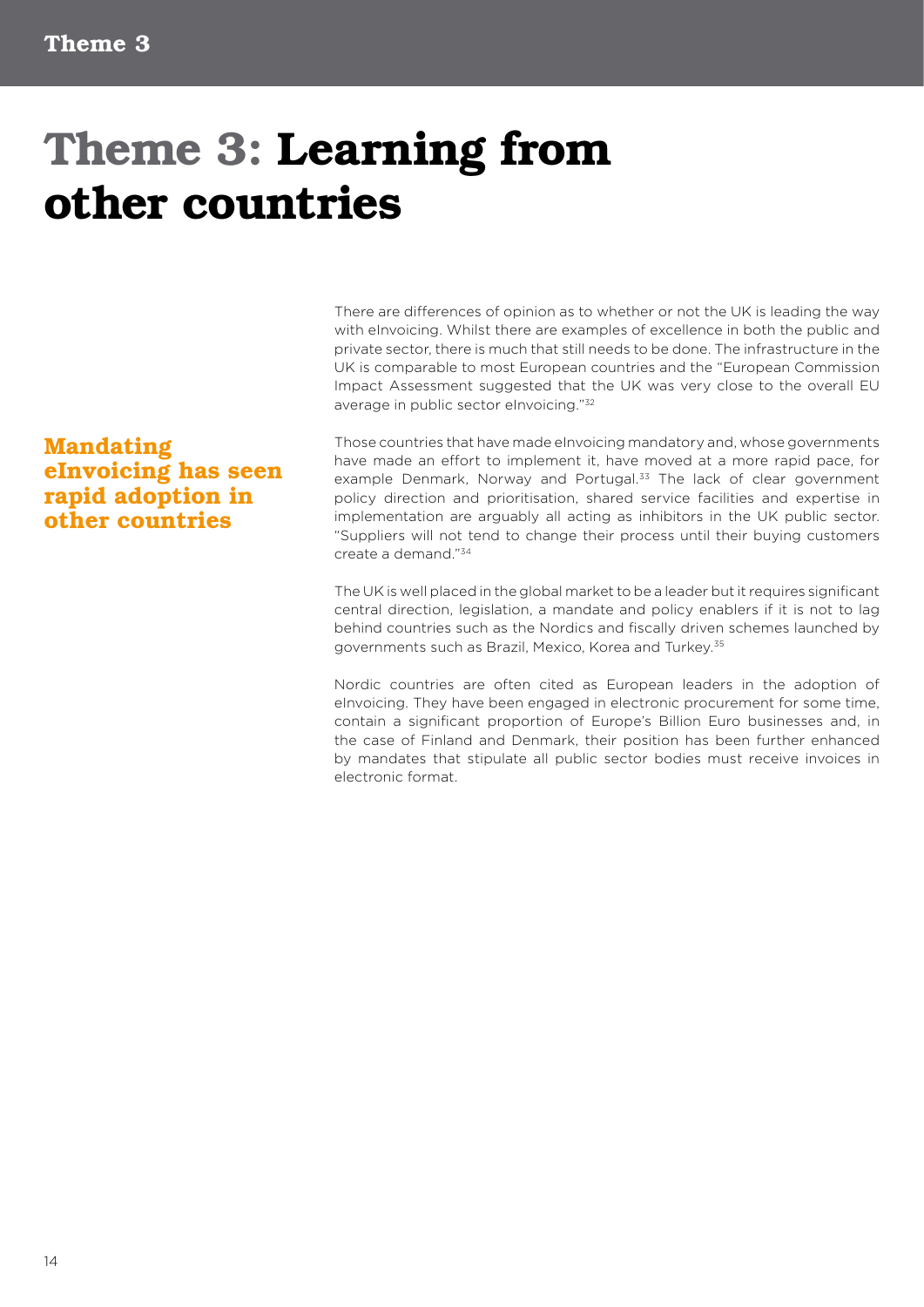#### Case Study: Denmark

The Ministry of Finance analysis stated that the public sector could save €135million per year, by optimizing the fund transfer process. The report further stated that paper-based invoicing would be a prime candidate for digitisation – with 15 million invoices per year at an estimated €2 reduction in handling cost per invoice, savings could reach €30 million per year. Change and adoption was instigated by legislation - the argument being that the public sector and all companies had to be committed to eInvoicing in order to ensure critical mass. High speed broadband was also important in ensuring widespread adoption.

As of February 2005, paper invoices were no longer accepted by the public sector buyers and payments were withheld until the invoice was received in the correct format. However, it is broadly acknowledged that to gain the real efficiency benefits like order and invoice match, the whole procurement process needs to be electronic. The experience of SMEs varied but the principle that eInvoicing should be as easy as email was applied to ensure benefit. The outcome has been impressive - within a year and a half, nearly 98% of invoices were received electronically and the public sector embraced eInvoicing as essential for efficiencies in a time of budget constraints.



#### **The result was impressive**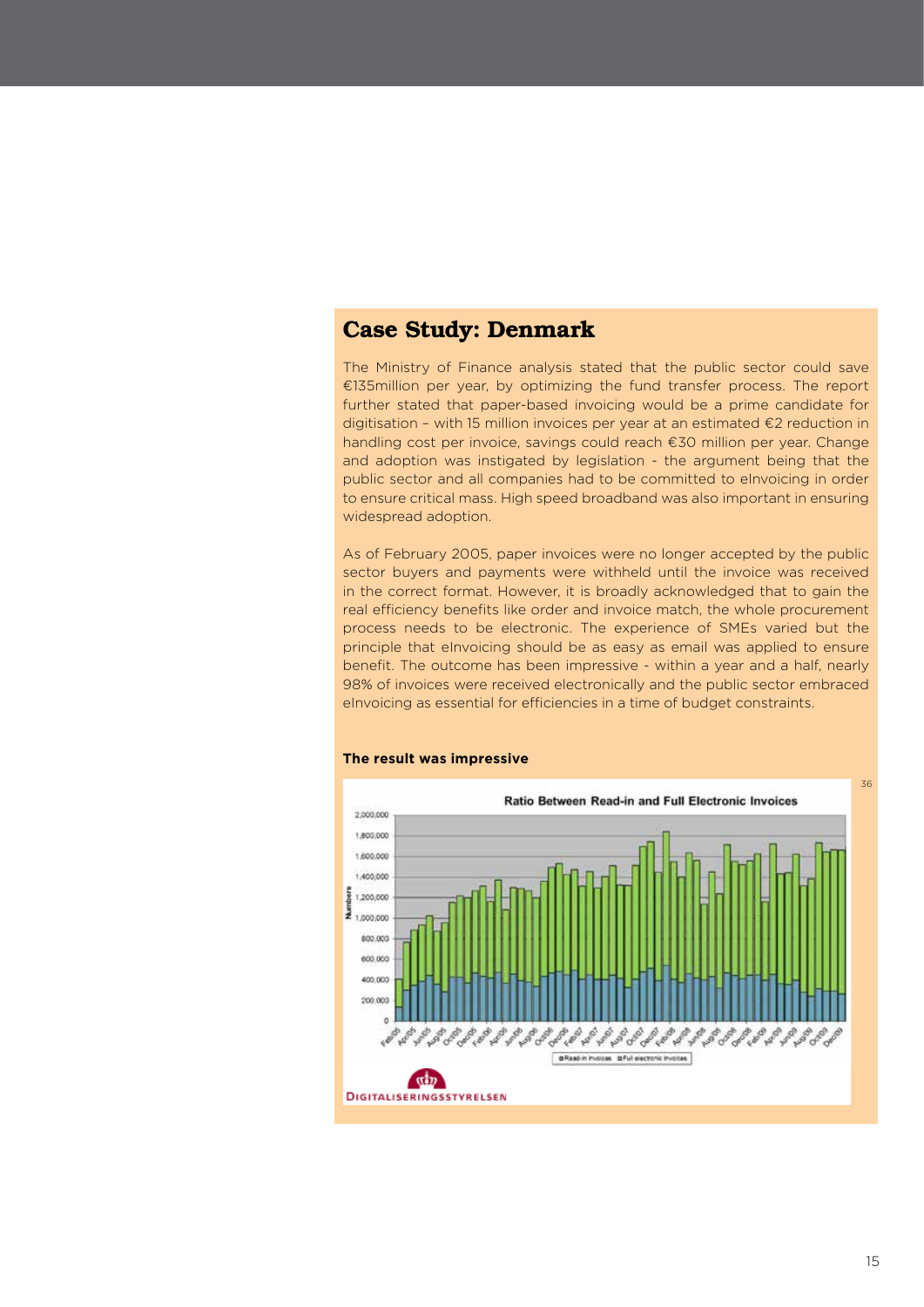The UK, whilst close to the overall EU average, lags behind many of our global competitors. In Brazil, eInvoicing is used as a method for providing the tax authorities with a solution to combat tax evasion and fraud - they refer to an eInvoice as an 'electronic fiscal note' reflecting the tax focus of their initiative. In Portugal, eInvoicing has led to 30% more taxable invoices being processed.<sup>37</sup>

A mandate in the Mexican model is that companies over a certain turnover must comply, which is achieved by reviewing VAT reclaims.<sup>38</sup> In the UK, something similar could be achieved based on company turnover or on the number of invoices processed per annum.39

The UK appears to lack both the Scandinavian Governments' sense of mission to run a cost-effective public sector, and the Brazilian tax authorities' mission to actively and thoroughly address tax losses from evasion and fraud.<sup>40</sup>

The UK public sector is arguably more protected from commercial pressures than the private sector that drives change and encourages the take up of eInvoicing. Whilst "a change in administrative culture needs to be brought about,"41 this must be balanced alongside challenging budgetary constraints within the UK public sector.

There is a widespread perception of cost which is arguably one of the main barriers to adoption. However, the Danish experience shows this not to be the case in reality. Implementation costs incurred by the Danish Government to set up an eInvoicing system nationwide were in the region of €10million, with ongoing annual maintenance costs of around €1 million.<sup>42</sup> The cost of implementation is far exceeded by the ultimate cost benefits.

In addition, the lack of access to clear data on eInvoicing across the public sector along with the complex public sector structure further inhibit change however potentially beneficial it might be.

The European Parliament Report A7-0083/201243 on 'competitive digital single market – eGovernment as a spearhead' and the recent European Commission announcement means there is an urgent necessity to set standards, champion existing best practice and catch up with other countries. The UK needs to move from average to leading in the world on eInvoicing - now is the perfect opportunity for the UK public sector to get ahead and "follow common sense for the common good."44

**Recommendation: The UK should be moving from average to world leading and, by looking at the experience of other countries, seriously consider whether mandating is required in the public sector.**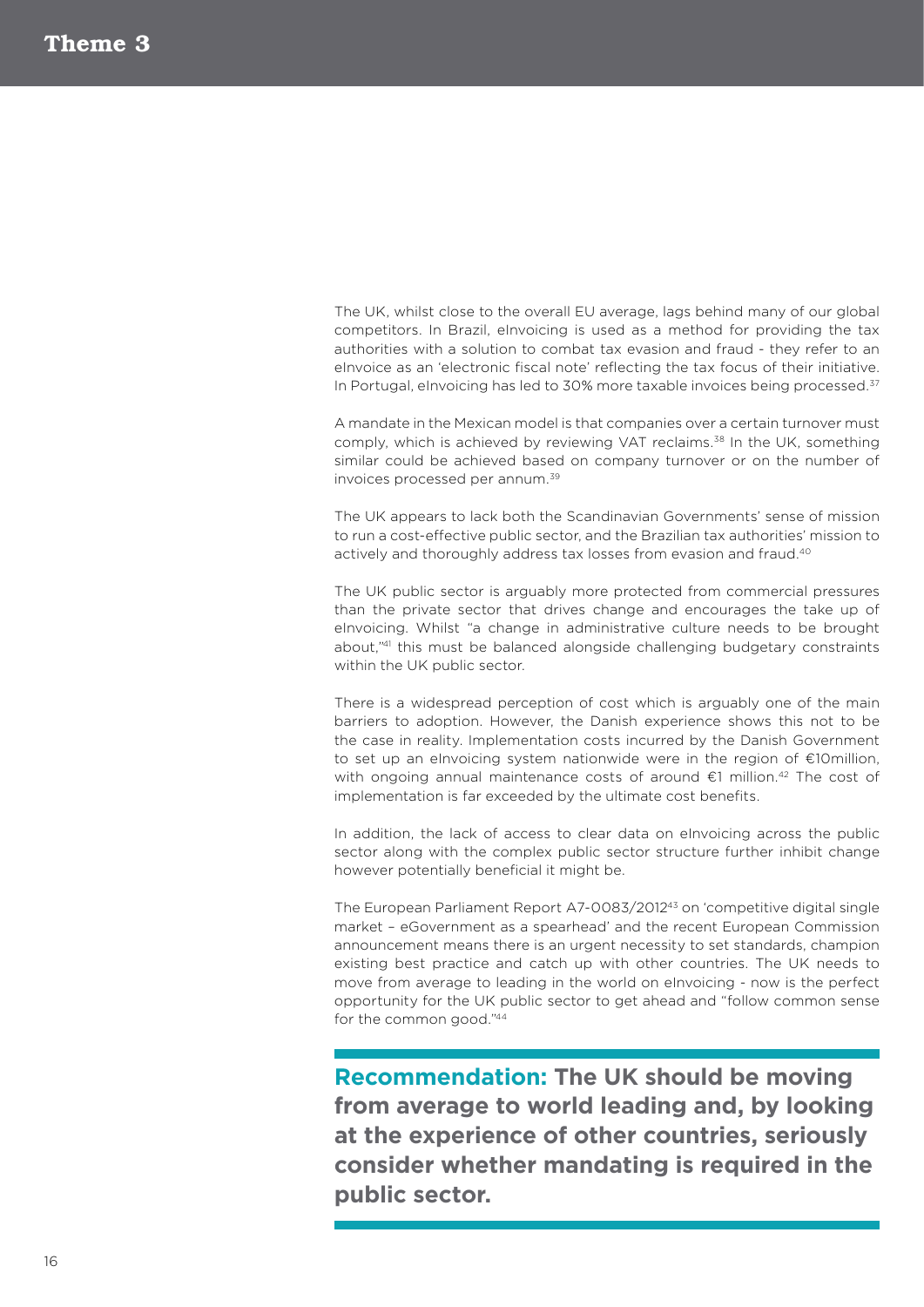# Theme 4: European legislation provides a framework for change

The 2014 European eProcurement Directives<sup>45</sup> have been approved by the European Parliament and EU Council. The Directives have since been published in the Official Journal of the European Union and are subsequently now a legal requirement.

The Government is aiming to implement these Directives by the end of 2014 so that the UK can benefit as soon as possible from the improved flexibilities they offer.46

The Directives provide an incentive to pick up the pace and the opportunity in which the Government can lead the way in eInvoicing - improving efficiency and visibility.

The public sector embracement of full end-to-end eProcurement will not only have considerable benefits for eInvoicing but undoubtedly impact the entire EU Single Market, reducing the cost of doing business digitally and driving growth.

#### Case Study

In June 2013, the European Commission issued a press release regarding the then proposed directive on eInvoicing in public procurement, which estimated that the savings per invoice could be as much as  $\epsilon$ 30 -  $\epsilon$ 50.<sup>47</sup>

Denmark has already implemented public sector eInvoicing and has estimated a saving of approximately €130million per annum. When scaled up for the UK, this is equal to €1.5billion per annum.<sup>48</sup>

The general view for public sector buyers is that there exists a savings potential from eInvoicing of up to €11 per invoice for buyers and around €6 for suppliers, which equates to at least a 60%49 saving over the cost of processing a paper invoice and 10 minutes of staff effort per invoice.

The Billentis eInvoicing / e-Billing report 2013 estimates a minimum UK public sector saving of €4.4bn per annum.

The Directives provide new measures to reduce the pre-contractual cost burden for SMEs. "SMEs or companies that want to submit proposals only have to confirm their bona fides as an operating company. They do not have to submit all of their historical accounts or all other costs unless they actually get the tender."50

The advancement for the completion of the digital single market should be significant. Benchmarking will give intelligence on the cost of goods and services across the public sector and enable buyers to identify value for money and or alternatives.<sup>51</sup>

"It is important that, at the start of the transposition process, the Government sends a strong signal internally and to the market that it has a clear strategy

The UK should lead the way in early adoption of European procurement legislation

A measured approach by Government is advisable to ensure value for money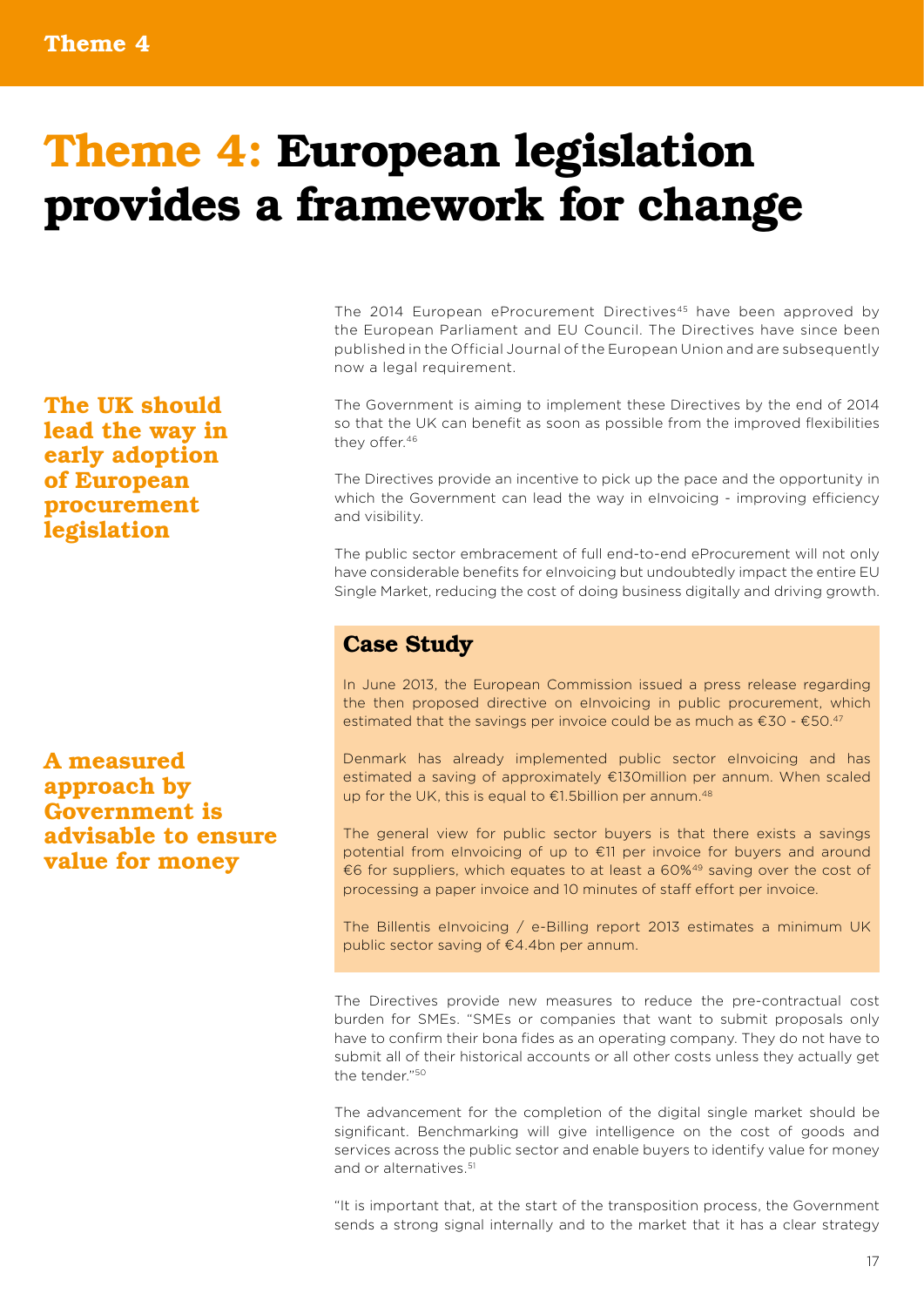There has to be some form of interoperability between service providers

for ensuring eInvoicing will become the norm over time in parallel with this shift across Europe towards dynamic procurement systems."52

There is no doubt that the UK will be at an economic disadvantage unless the Government addresses the impact of the new Directives as a matter of urgency. The Government and service suppliers need to work in collaboration to drive adoption. It is encouraging to note that "a lot of the ideas (for the reform of the European Public Procurement Legislation) have come, actually, from the UK."53

Furthermore, it is important that when developing policy, it aligns with the aims and objectives stated by the European Commission and the semantic data model of the core eInvoice - the new European standard. But there also "has to be some form of interoperability between service providers"54 to allow the digital single market to flourish.

The Government should consider ensuring that the adoption of the Directives through the legislative process is aligned with the obligation for the public sector to also adopt eInvoicing systems within the same timeframe and irrespective of their financial size. Otherwise, it is possible that the majority of SMEs will not benefit, and the public sector will continue to not embrace eInvoicing as is currently the case.<sup>55</sup>

Government does not need to launch a large open ended IT project. Instead, it needs to focus on the obligation of the EU's ultimate goal of straight through eProcurement and ensure that it does not result in it being incredibly difficult to implement, potentially consuming internal resources to no effect and delaying the benefits of eInvoicing, dampening economic growth and setting back the widespread achievement of eInvoicing already demonstrable by leading practitioners in a number of public authorities.56

Improving processes and methodologies for gathering EU-wide statistics on adoption and organising expert European Union wide groups is necessary if the real potential of eInvoicing is to be achieved.

"There is potentially significant added value contributing to overall economic growth, which stems from the coordinated roll-out of eInvoicing in the public sector across the EU, to be brought about with this new Directive."<sup>57</sup>

Finally, whilst the timeline for change and adoption in the past has been relatively quick, with technological ambition and central government taking a lead, advances in adoption rates throughout the UK public sector could be even quicker.

**Recommendation: The Government should ensure that the rapid transposition of the European eProcurement Directives through legislation also confirms an obligation to adopt eInvoicing.**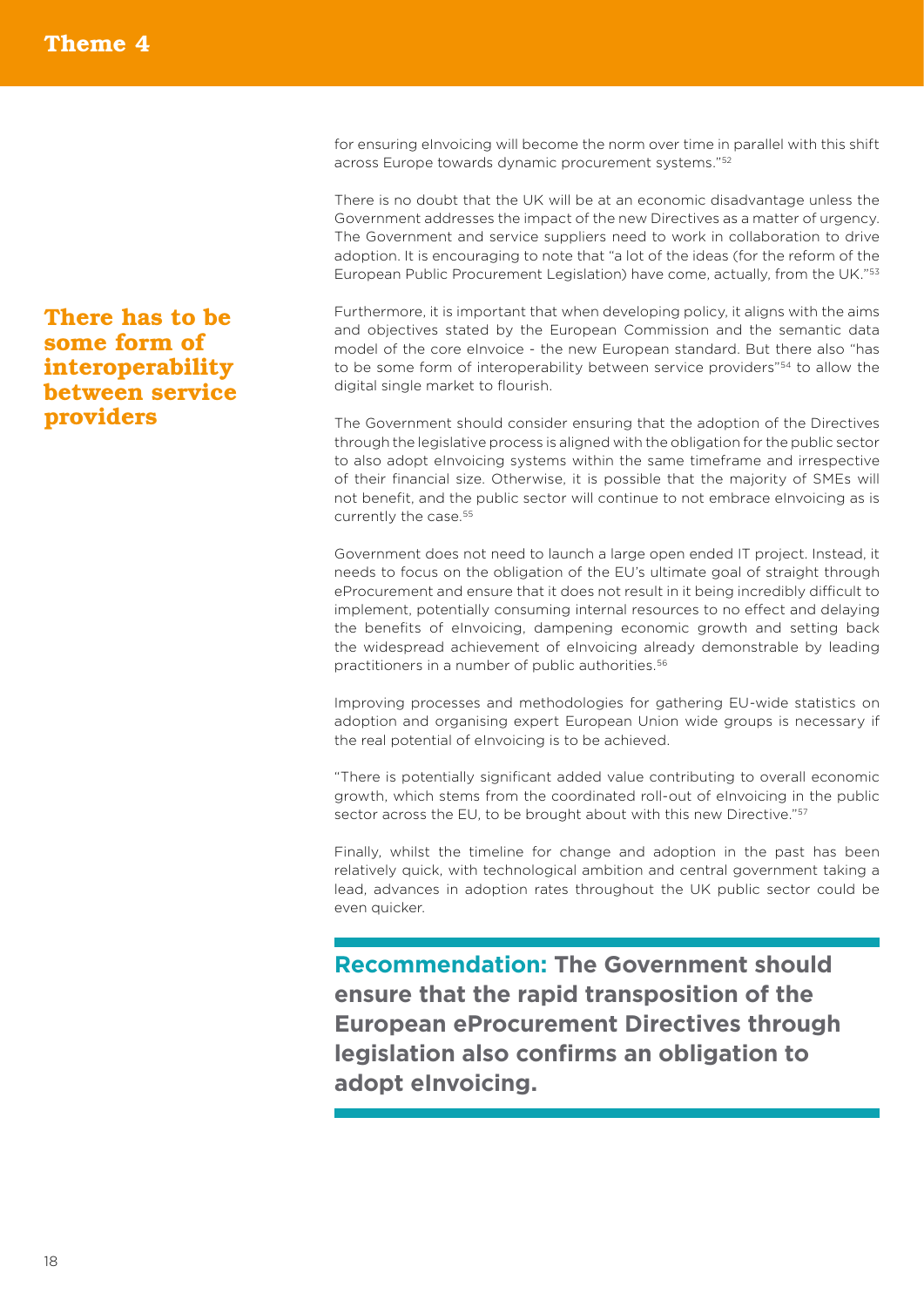# Theme 5: Greater inclusion of SMEs in the public procurement process

The UK Government spends £230billion per annum on non-payroll and non-benefit related purchases. Its 'aspirational target' to increase the share of public procurement with SMEs to 25% by 201558 could help create a level-playing field, generate growth of existing and new business throughout the country, and also create improved competitive choice and services from more local and regional suppliers.

"The benefit of eProcurement data analysis can also identify local supply voids that business support agencies can utilise to encourage local supply chains and consortia-type bidding."59 However, the inclusion of SMEs in the public procurement process "needs to be balanced with best value delivery and an understanding of the competitive process."60

For SMEs to effectively engage in the public procurement process, which is often protracted, there needs to be change and inherent value. Too often where eInvoicing has been adopted, SMEs simply cannot afford to buy the technology or spare the resources to apply and often need support from government on understanding the chosen eInvoicing process.

"There is still an understandable reluctance among small businesses to using new technologies."61 The Federation of Small Businesses are adamant that "the costs of implementation should be taken out of savings and not merely passed onto suppliers...There is one London Borough already that has introduced eInvoicing and is making a charge of £1,000 per supplier to fund the project. That means a number of SMEs will no longer deal with that London Borough."62 However, in Denmark smaller suppliers paid no fees. From a suppliers' perspective "it needs to be cheaper than a price of a stamp."<sup>63</sup>

By encouraging and assisting SMEs to become suppliers to the public sector there would be a substantial impact on the adoption of eInvoicing and the "SME community would benefit from the lower transactional costs with their customers and with government."64 "The eInvoicing habit would spread as SMEs become more experienced in generating eInvoices."65

Furthermore, if eInvoicing was introduced as part of an end-to-end eProcurement solution that included ePayments, SMEs would see direct benefit through the multiplier effect of payments through supply chains, supporting the growth agenda.

Costs should be covered by efficiency savings rather than suppliers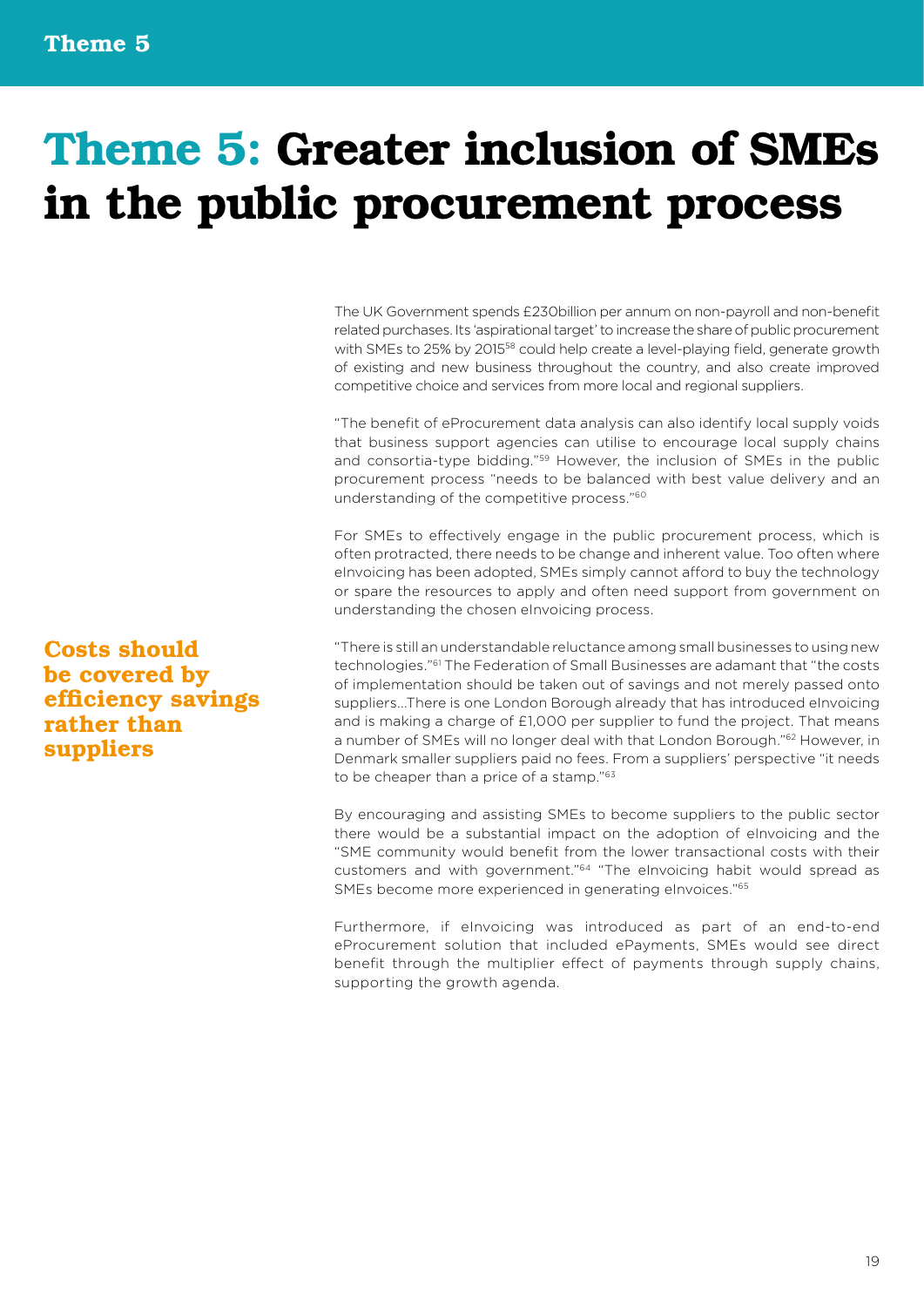### eInvoicing solutions should encourage SMEs to become public sector suppliers

The European eProcurement Directives allow for the provision of "more generalised negotiations between public and private partners before full tenders are published. This will foster a dialogue between innovative SMEs and the public sector in shaping future procurement requirements."66 They also enable 'innovative partnerships' allowing innovative SMEs to identify what will be core forthcoming procurement requirements within public bodies.

"All the evidence from many countries, inside and outside Europe, is that eInvoicing is very attractive to SMEs because it reduces their costs, and generally they get paid more quickly and without too much difficulty."67

**Recommendation: eInvoicing solutions should be paid for by efficiency savings, and be free to small businesses (up to a defined level of activity) to encourage and ensure their involvement.**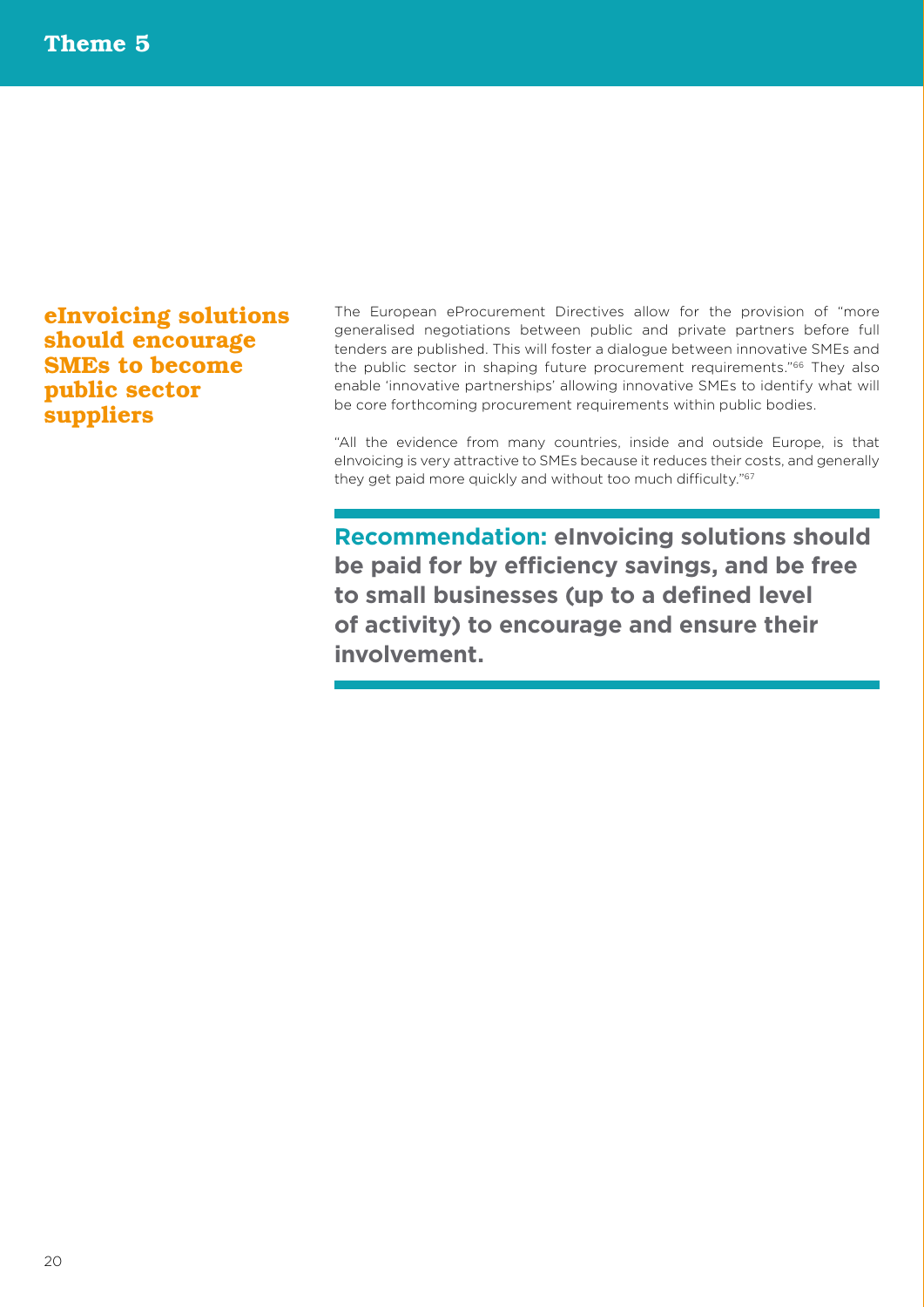### Conclusion

The greater adoption of eInvoicing in the UK public sector is an area of real opportunity. It could save the public sector and its suppliers a minimum of £2 billion per annum. The potential should be viewed as an important part of the Government's agenda around improving public sector performance, safe guarding front line services and encouraging economic growth.

In a future where public spending constraints are expected to continue, it is vital that the Government takes advantage of the potential benefits offered by eInvoicing, placing the UK public sector at the forefront of efficiency with eInvoicing part of any contractual requirement and extracting "the maximum amount of cost from the system and ensure resources are diverted to service delivery."68

The savings estimates are based on publicly available data and industry averages. To establish what the real savings would be, HM Treasury should consider reviewing the potential of widespread adoption of eInvoicing in the UK public sector. To further drive adoption, the Government might consider each public sector entity including how much they pay by eInvoicing and how quickly they pay, in their annual reports.

In adopting eInvocing, the public sector need not invest in a centralised IT project with large capital investment. Instead, the industry is already well supplied with many solution providers in a competitive landscape. There is also a case for re-using existing payments infrastructure, including Government Purchasing Card payments embedded within the existing Government eMarketplace, to enable a new market for SME eInvoicing.

The European eProcurement Directives should encourage the Government to be proactively engaged and establish a clear plan on how to implement it within a timeframe, with clear milestones for assessment. This should include involving HMRC in understanding the new rules, and how they affect VAT rules for eInvoicing and setting common standards. It should also ensure that the rapid transposition of the European eProcurement Directives though legislation confirms an obligation to adopt eInvoicing.

#### Now is the time for change, with clear ambition and policy direction.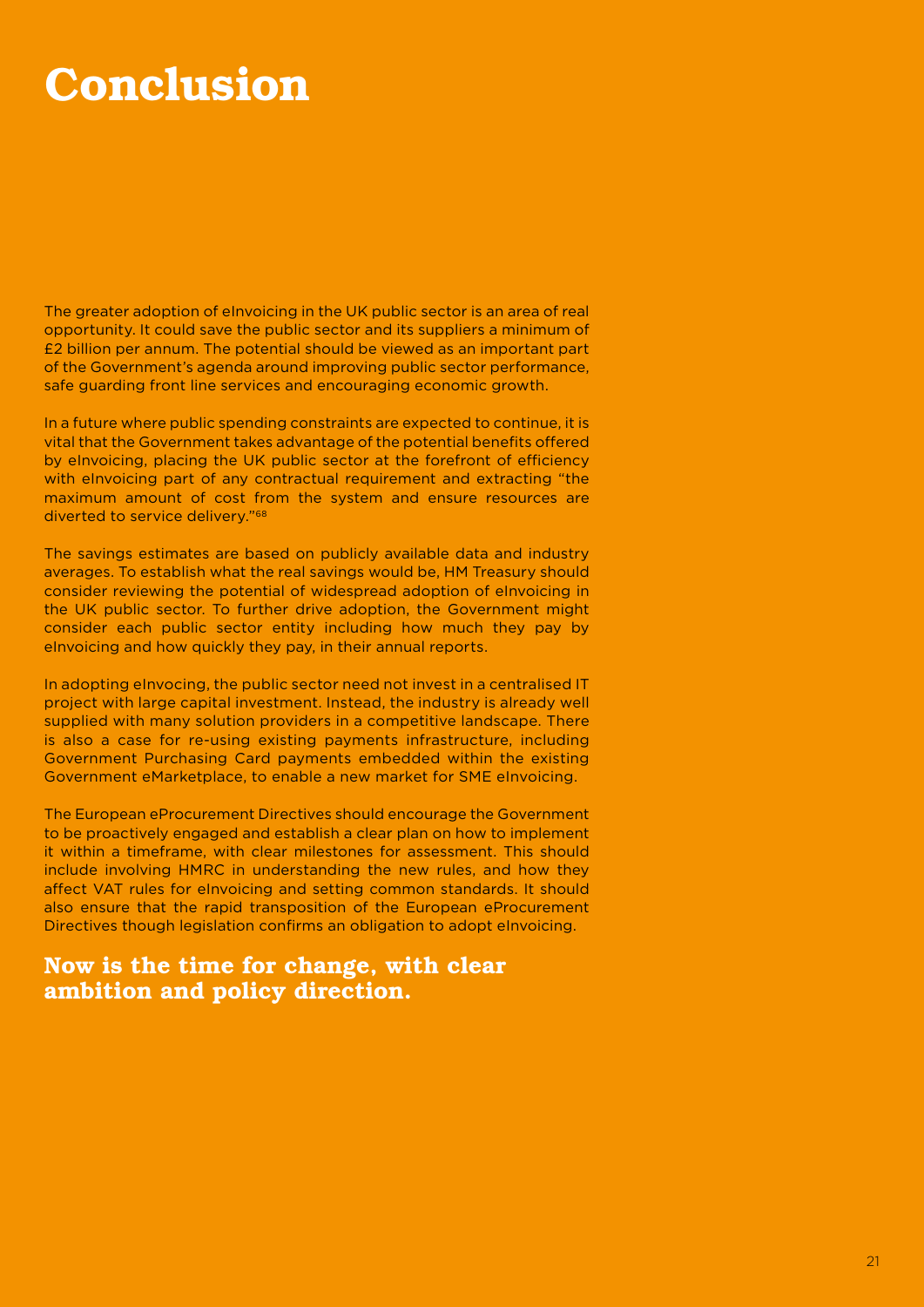# Appendix 1: Benefits

### Benefits to buyers

- Eliminate manual data processing
- Reduce or eliminate data errors
- Enable compliance with regulations
- Improve purchase order or contract compliance
- Eliminate the processing of duplicate invoices and the duplicate processing of invoices
- Remove the need to archive paper invoices (the current retention period in UK is six years)
- Refocus staff on more valuable work
- Reduce invoice fraud
- Achieve more accurate, quicker reporting and audits
- Improve payment-on-time metrics or enable early payments
- Collate and store line-level invoice data to enable detailed analysis of spend variance
- Support corporate social responsibility programmes

### Benefits to suppliers

- No delivery or print costs
- Guaranteed, secure delivery
- Automatic validation of invoices ensures errors are corrected early

69

- Eliminate the potential for lost invoices
- More predictable payment
- Increase visibility of the payment process
- Make fewer phone calls chasing payment updates
- Improve days sales outstanding
- Greater access to early payment and improved cash flow
- Support corporate social responsibility programmes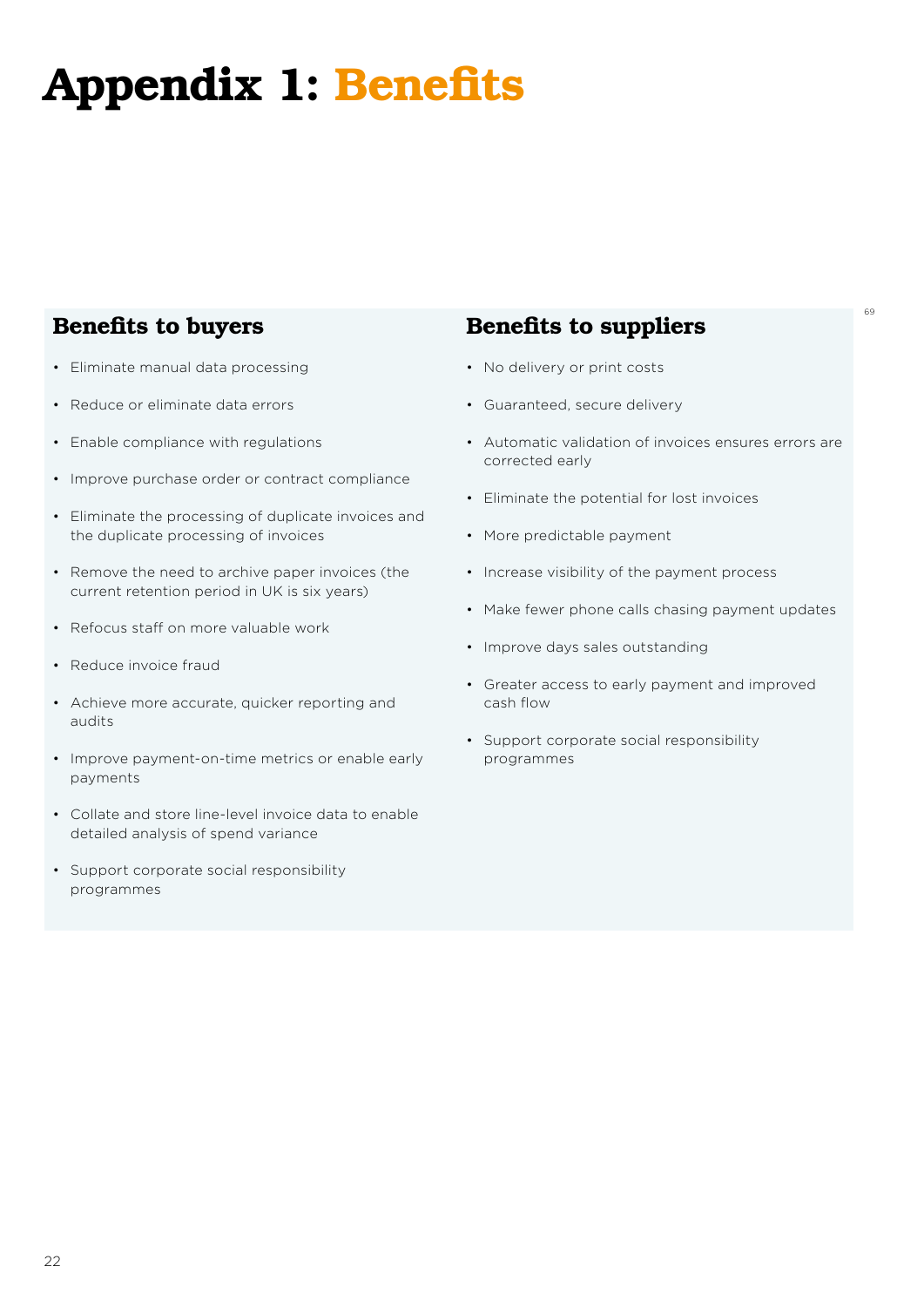# Appendix 2: Process Savings

### The following 10 areas can lead to savings of up to 80% depending on an organisation's start point:

| 1. Digital Invoice Capture               | No requirement to sort, and rekey from supplier into buyer system                                                                     |
|------------------------------------------|---------------------------------------------------------------------------------------------------------------------------------------|
| 2. Automated Invoice Validation          | Automatic checking of arithmetic, part nos, PO no, VAT and other<br>required fields                                                   |
| 3. Automated Matching                    | Matching between contract, PO, invoice and Goods Received Note                                                                        |
| 4. Vendor Self Service                   | Avoidance of call centre costs (both parties) to establish receipt, recording<br>and status of invoice. Should be available on portal |
| 5. Cash Management                       | Greater visibility allows better cash/currency forecasting and avoidance of<br>short term borrowing for a missing large invoice       |
| <b>6. Account Reconciliation</b>         | Visibility of makeup of consolidated payments with offsetting<br>credits, discounts                                                   |
| 7. No paper                              | Avoidance of postage/paper and storage costs                                                                                          |
| 8. Spend management                      | Visibility can identify fraud, waste, and abuse by combining purchasing,<br>contract, and AP in a data warehouse                      |
| 9. Early payment discounts               | Faster approval and payment cycles allows a variety of discount methods<br>to be applied                                              |
| <b>10. Evaluated Receipts Settlement</b> | Buyer generates and pays supplier invoice                                                                                             |

70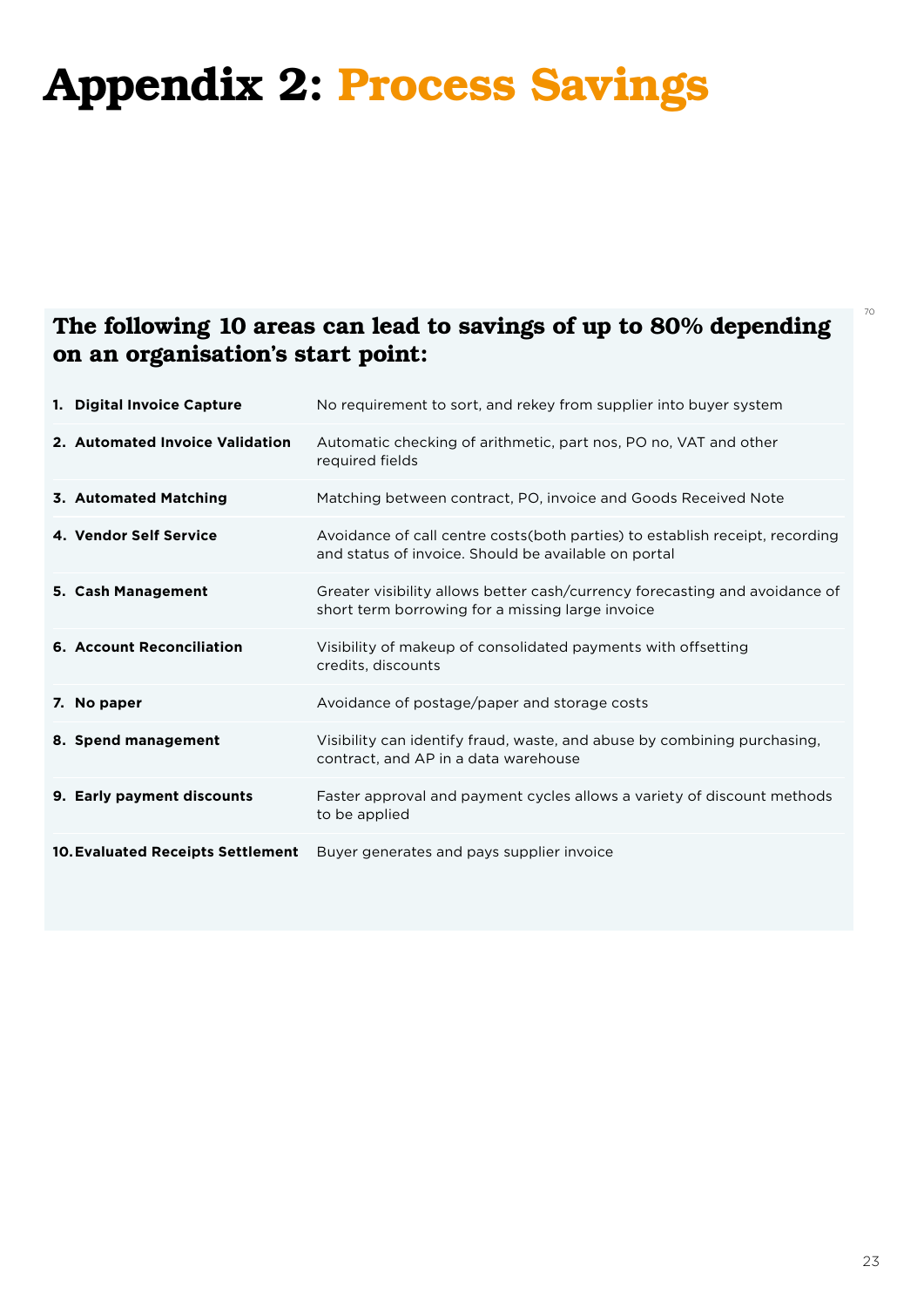### Appendix 3: References

- 1. http://www.fsb.org.uk/stats
- 2. Written Evidence: Nigel Taylor, Chair, UK National eInvoicing Forum
- 3. Written Evidence: Nigel Taylor, Chair, UK National eInvoicing Forum
- 4. Written Evidence: HMRC via Martin Leverington, Procurement Policy Advisor, Cabinet Office
- 5. Written Evidence: Jim Bligh, Head of Public Services, CBI
- 6. Written Evidence: Sid Vasili, CEO, Invapay Payment Solutions Limited
- 7. Written Evidence: Steve Shirley, Senior Director, Public Sector, MasterCard
- 8. Written Evidence: Sid Vasili, CEO, Invapay Payment Solutions Limited
- 9. Written Evidence: Andrew Jesse, Vice President of Sales, Basware
- 10. http://www.bacs.co.uk/Bacs/DocumentLibrary/ PR\_Payment\_terms\_ignored\_as\_SMEs\_wait\_eight\_weeks\_ for\_money.pdf
- 11. Written Evidence: Alexander Jackman, Head of Policy, Forum of Private Business
- 12. http://www.debbieabrahams.org.uk/wp-content/ uploads/2013/07/FINAL-REPORT-ALL-PARTY-INQUIRY-REPORT-INTO-LATE-PAYMENTS-IN-SMEs1.pdf
- 13. Committee Member Comment: Chris Godwin
- 14. Written Evidence: Mike Melville, Head of Programme eProcurement Services, Value Wales
- 15. Oral Evidence: Kerry Jones, Assistant Director, UK Single Market Centre, BIS
- 16. Written Evidence: Nigel Clifford, CEO, Procserve http:// ippa.org/jopp/download/vol6/issue-1-2/e\_ProSympAr6\_ Vaidya\_etal.pdf
- 17. Written Evidence: Jim Bligh, Head of Public Services, CBI
- 18. Oral Evidence: Sid Vasili, CEO, Invapay Payment Solutions Limited
- 19. Written Evidence: Luke McKeever, CEO, OB10
- 20. Written Evidence: Luke McKeever, CEO, OB10 (exact figures are not readily available but this is a reasonable assumption based on OB10 experience).
- 21. Written Evidence: Cheryl Williams, Head of Change Management, Shared Services Connected Limited
- 22. Written Evidence: Joanna Morrison, Head of Public Affairs and PR, NHS Supply Chain
- 23. Oral Evidence: Ian Burdon, Director of Strategic Business Development, Elcom Systems Limited
- 24. Oral Evidence: Nigel Taylor, Chair, UK National eInvoicing Forum
- 25. Oral Evidence: Tim Colman, Federation of Small Businesses
- 26. Written Evidence: Malcolm Harbour CBE, MEP, Chairman of the Internal Market & Consumer Protection Committee
- 27. Written Evidence: Nigel Taylor, Chair, UK National eInvoicing Forum
- 28. Oral Evidence: Nigel Taylor, Chair, UK National eInvoicing Forum
- 29. Oral Evidence: Nigel Taylor, Chair, UK National eInvoicing Forum
- 30. Oral Evidence: Nigel Taylor, Chair, UK National eInvoicing Forum
- 31. http://www.ukeag.org.uk/downloads-resources.aspx
- 32. Written Evidence: Malcolm Harbour CBE, MEP, Chairman of the Internal Market & Consumer Protection Committee
- 33. http://www.accagobal.com/content/dam/acca/global/PDFtechnical/technology-publications/pol-tp-gpta.pdf
- 34. Written Evidence: Steve Shirley, Senior Director, Public Sector, MasterCard
- 35. Written Evidence: Luke McKeever, CEO, OB10
- 36. Written & Oral Evidence: Helle Schade-Sorensen, Chief Advisor, Agency for Digitalisation, Denmark
- 37. Oral Evidence: Luis Valadares Tavares,Full Professor Emeritus, University of Lisbon
- 38. Oral Evidence: Luke McKeever, CEO, OB10
- 39. Oral Evidence: Luke McKeever, CEO, OB10
- 40.Committee Member Comment: Chris Godwin
- 41. Written Evidence: Malcolm Harbour CBE, MEP, Chairman of the Internal Market & Consumer Protection Committee
- 42. Oral Evidence: Helle Schade-Sorensen, Chief Advisor, Agency for Digitalisation, Denmark
- 43. http://www.europarl.europa.eu/sides/getDoc. do?type=REPORT&reference=A7-2012-0083&language=EN
- 44.Spend Matters, Peter Smith 'eInvoicing in the UK Public Sector – still somewhere over the rainbow?' Comment by Nigel Clifford, CEO, Procserve
- 45. http://europa.eu/rapid/press-release\_MEMO-14-18\_en.htm
- 46.Written Evidence: Martin Leverington, Procurement Policy Advisor, Cabinet Office
- 47. European Commission press release, 26 June 2013 IP/13/608: eInvoicing in public procurement
- 48.Written Evidence: Luke McKeever, CEO, OB10
- 49. Written Evidence: Luke McKeever, CEO, OB10 Aberdeen Group (2005) and Billentis (2013)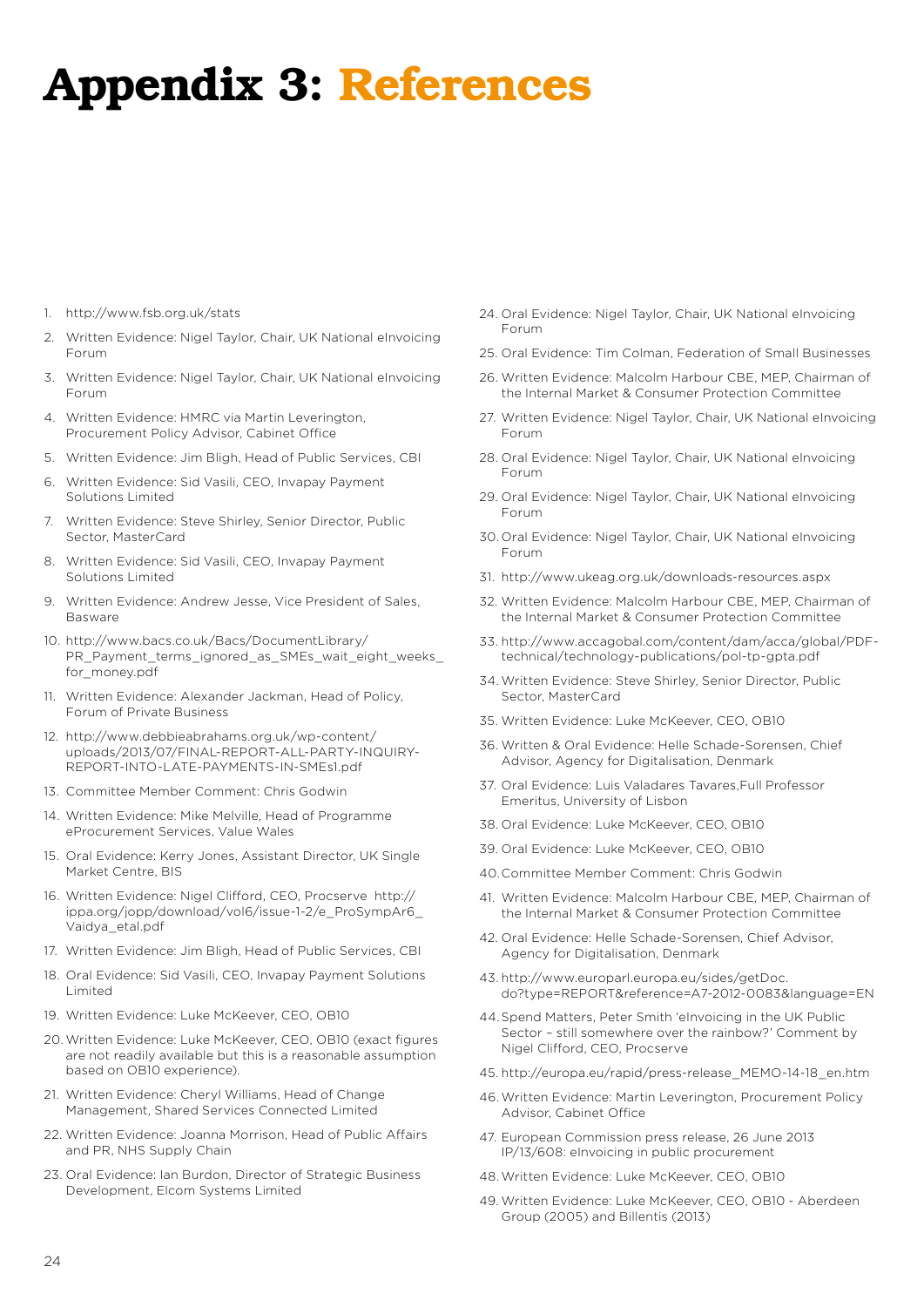- 50. Oral Evidence: Malcolm Harbour CBE, MEP, Chairman of the Internal Market & Consumer Protection Committee
- 51. Written Evidence: Steve Shirley, Senior Director, Public Sector, MasterCard
- 52. Written Evidence: Jim Bligh, Head of Public Services, CBI
- 53. Oral Evidence: Malcolm Harbour CBE, MEP, Chairman of the Internal Market & Consumer Protection Committee
- 54. Oral Evidence: Nigel Taylor, Chair, UK National eInvoicing Forum
- 55. Committee Member Comment: Professor Dermot Cahill
- 56. Committee Member Comments: Chris Godwin & Professor Dermot Cahill
- 57. Written Evidence: Malcolm Harbour CBE,MEP, Chairman of the Internal Market & Consumer Protection Committee
- 58. House of Commons Library: public procurement: small businesses and savings, Standard Note: SN/EP/6069, June 2013.
- 59. Written Evidence: Mike Meville, Head of Programme eProcurement Services, Value Wales
- 60.Written Evidence: Mike Meville, Head of Programme eProcurement Services, Value Wales
- 61. Written Evidence: Alexander Jackman, Head of Policy, Forum of Private Business
- 62. Oral Evidence: Tim Colman, Federation of Small Businesses
- 63. Oral Evidence: Nigel Taylor, UK National eInvocing Forum
- 64. Oral Evidence: Sid Vasili, CEO, Invapay Payment Solutions Limited
- 65. Written Evidence: Luke McKeever, CEO, OB10
- 66. Written Evidence: Malcolm Harbour CBE, MEP, Chairman of the Internal Market & Consumer Protection Committee
- 67. Oral Evidence: Malcolm Harbour CBE, MEP, Chairman of the Internal Market & Consumer Protection Committee
- 68. Written Evidence: Jim Bligh, Head of Public Services, CBI
- 69. Written Evidence: Luke McKeever, CEO, OB10
- 70. Written Evidence: Cheryl Williams, Head of Change Management, Shared Services Connected Limited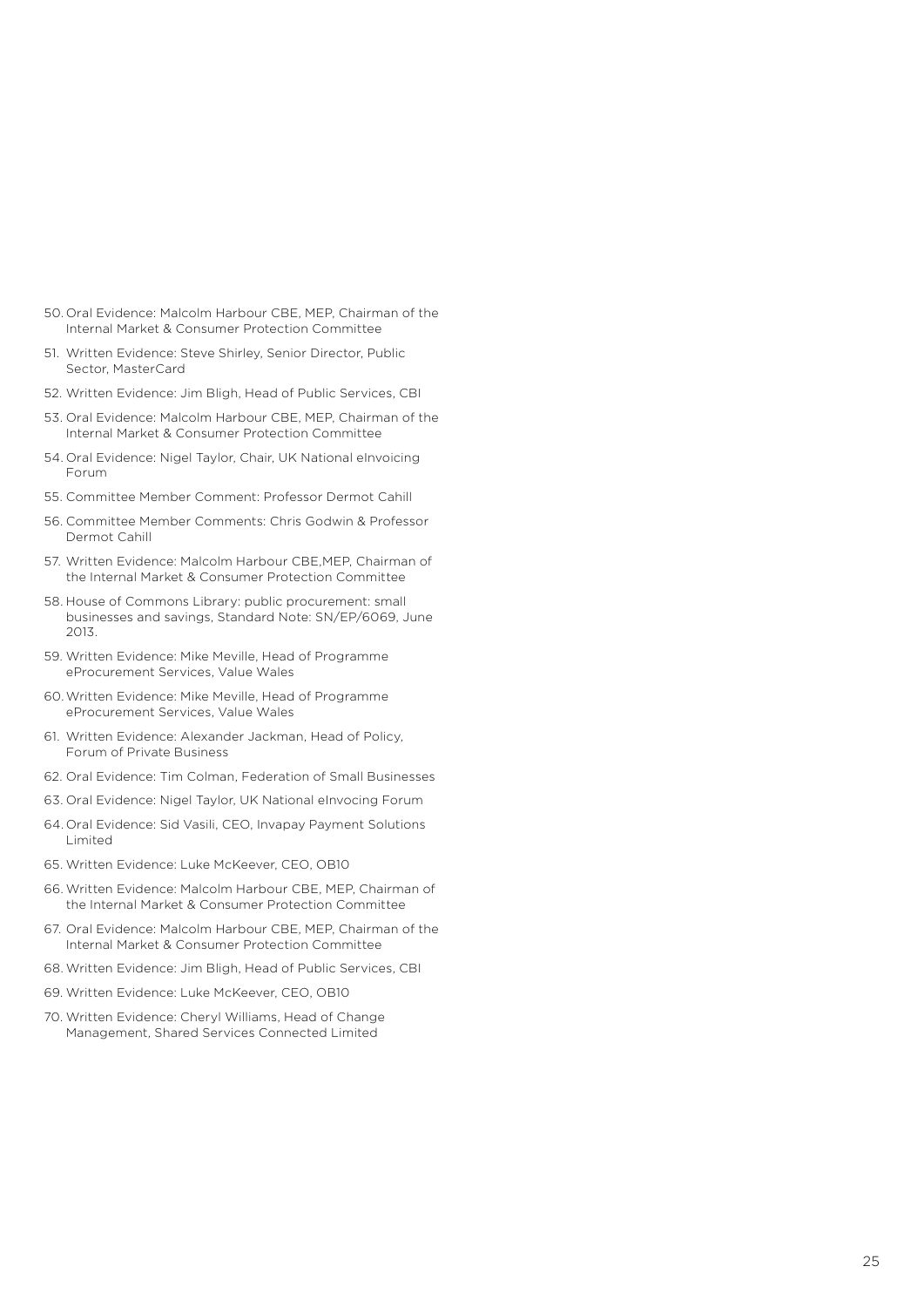# Appendix 4: Committee Members



**Stephen McPartland MP** was elected to the House of Commons as Member of Parliament for Stevenage on 6th May 2010. He has a keen interest in education, health, small business and science and technology. Stephen is involved in, and Chairs, a range of All Party Parliamentary Groups that work on a cross party basis to achieve real change for the long term. Prior to being elected an MP, Stephen was the Director of Membership for British American Business.



**Philip Aiken** is Chairman of Aveva plc, Senior Independent Director of Essar Energy plc and Non-Executive Director of National Grid plc and Newcrest Mining Limited. He was previously a senior executive including roles as President BHP Billiton Energy and Managing Director BOC Gases Europe and has served on the Boards of Kazakhmys plc, Robert Walters plc and BTR plc. He is a Bachelor of Engineering (Chemical) from University of Sydney and AMP from Harvard Business School.



**Professor Dermot Cahill** is the Chair in Commercial Law at Bangor University, Wales, UK, and is the Chairman of the Institute for Competition & Procurement Studies, where he leads a large multidisciplinary research team of public procurement researchers. Current projects include the EU funded Winning in Tendering project, led by Bangor, which has developed a unique methodology for helping SMEs vastly improve their public tendering success rates, along with research into the patterns in judicial review in both Ireland and UK under the EU Procurement Remedies Directive. The Institute's research has also helped public purchasers to vastly reduce tender documentation length and processing and evaluation times while using the open competition procedure; dispelling the myth that open tender competition leads to an overwhelming volume of tenders. Professor Cahill's team is also a member the six EU Member State TESLA project which is examining ways to create an ecosystem for HPSUs (high performance start-ups) in Europe to accelerate their growth strategies, with Professor Cahill's team examining how public procurement strategies can contribute towards this objective.



**Chris Godwin** was elected in 2010 to chair of the UK eInvoicing Advocacy Group, on retirement from 11 years managing Government Relations for IBM in the UK, and a previous 20 years in IBM roles in sales, market development and consulting. With the advice and support of Stephen McPartland MP, Chris won formal Department for Business Ministerial sponsorship for the Group, permitting its accreditation by the EU Commission as the UK expert voice in Brussels on matters relating to formulation of eInvoicing regulation across the EU. At Christmas 2012, on becoming 65, Chris resigned as chair of the Group - now renamed the UK National eInvoicing Forum – to be succeeded by his former vicechair, Nigel Taylor. Chris maintains an active interest in the progress of elnvoicing and its associated benefits to the private and public sector in the UK. Chris has graduate and post-graduate degrees in Economics and Business, and is – under German law – a State Examined Interpreter and Translator for German and English.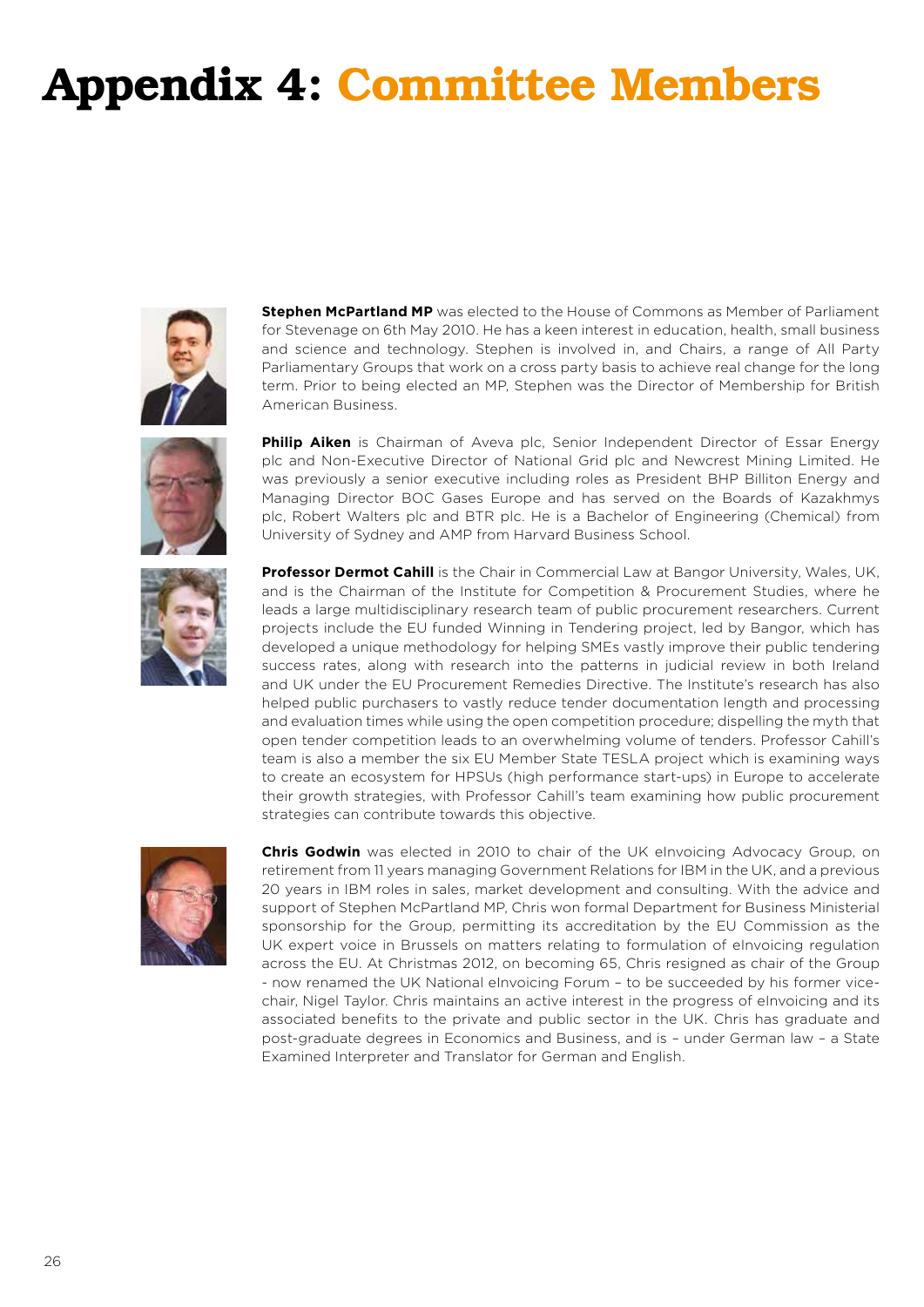

**Pete Loughlin** has specialised in Purchase to Pay for about 20 years and is known as an independent industry expert in the fields of electronic invoicing and supply chain finance. As a consultant he has supported some of the largest organisations in the world in developing and implementing their purchase to pay strategies. In 2009 Pete launched "Purchasing Insight" a specialist online resource for purchasing and finance people to share expertise, experience and insight in all matters purchase to pay including purchasing and procurement technologies, electronic invoicing, supply chain finance. Purchasing Insight is now recognised as one of the leading P2P resources anywhere in the world and is read by approximately 20,000 purchasing and finance professionals each month.



**Manos Schizas** is the Senior Economic Analyst and Acting Head of Small Business Policy at ACCA. He manages ACCA's research programme on Access to Finance and is the editor of the ACCA/IMA Global Economic Conditions Survey. His research and advocacy interests revolve around business financing, regulatory reform, business economics and enterprise statistics. ACCA was an early member of the UK National eInvoicing Forum, and Manos has served as a UK representative to the EU Multi-stakeholder Forum on eInvoicing. He is the author of the EU Forum's first report to the Commission on good practices in the promotion of eInvoicing adoption, as well as two reports estimating the potential of eInvoicing among UK SMEs. Manos studied Economics and then Human Resource Management in Athens before moving to London to study Accounting and Finance. He worked as a Labour Market researcher for the Financial Services Skills Council (now the Financial and Legal Skills Partnership) before joining ACCA in 2008.



**Ian Taylor** is a former MP and Science Minister who now serves on the board of, or advises, several companies and institutions mainly involved in software, technology and innovation. He is Chairman of the National Space Academy steering group, on the UK Science & Technology Facilities Council and an advisor to the D-G of ESA. Ian is Executive Chairman of Living PlanIT SA which is developing an open standards software operating system for urban areas, connecting devices, sensors and infrastructure. He is also Chairman of the supervisory board of the Rainbow Seed Fund which supports and invests in very early stage companies and pre-companies emerging from the science research establishments.